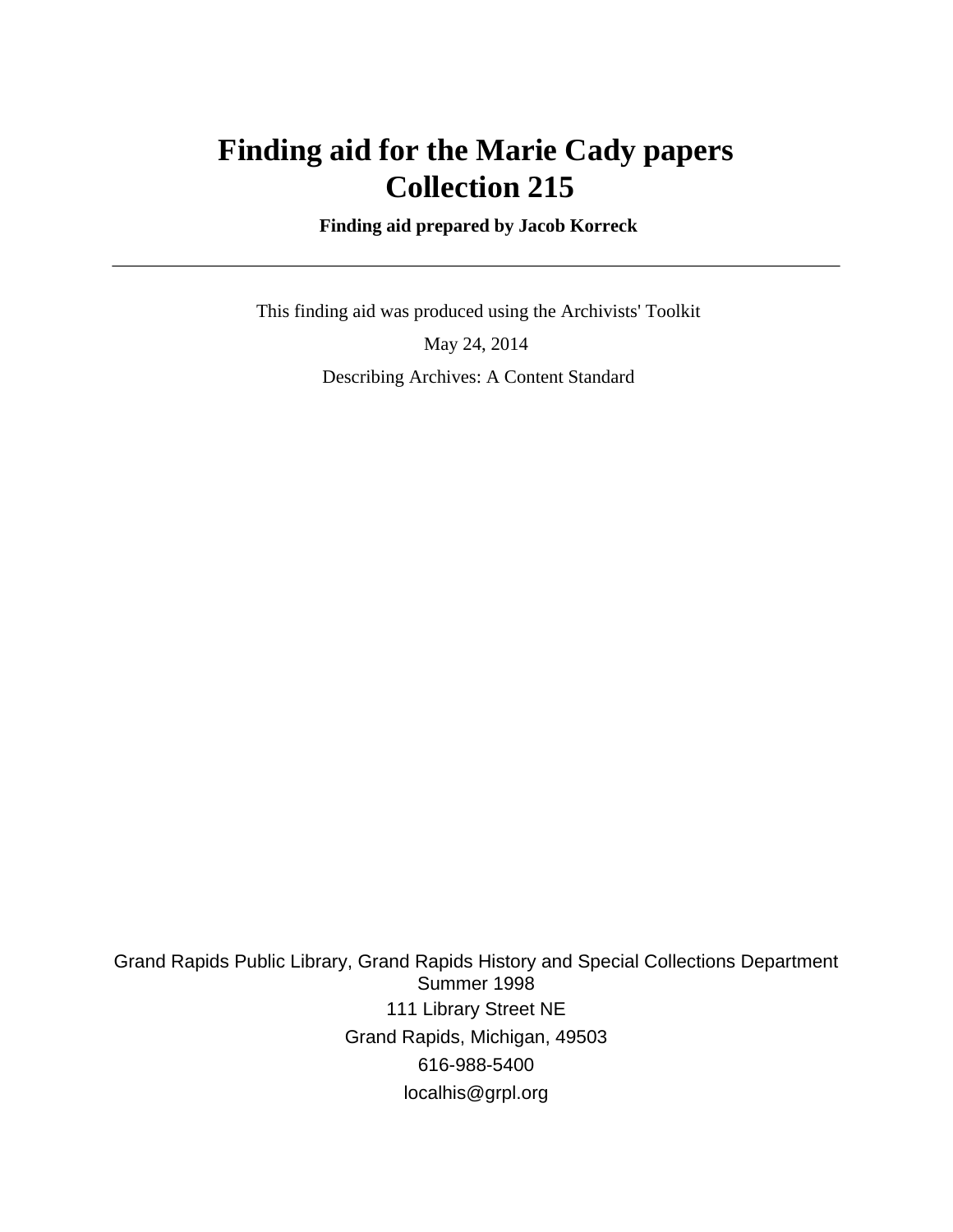# **Table of Contents**

| Addendum. World Affair Council papers, 1991-1992; Marie Cady files, photographs and bios, |  |
|-------------------------------------------------------------------------------------------|--|
|                                                                                           |  |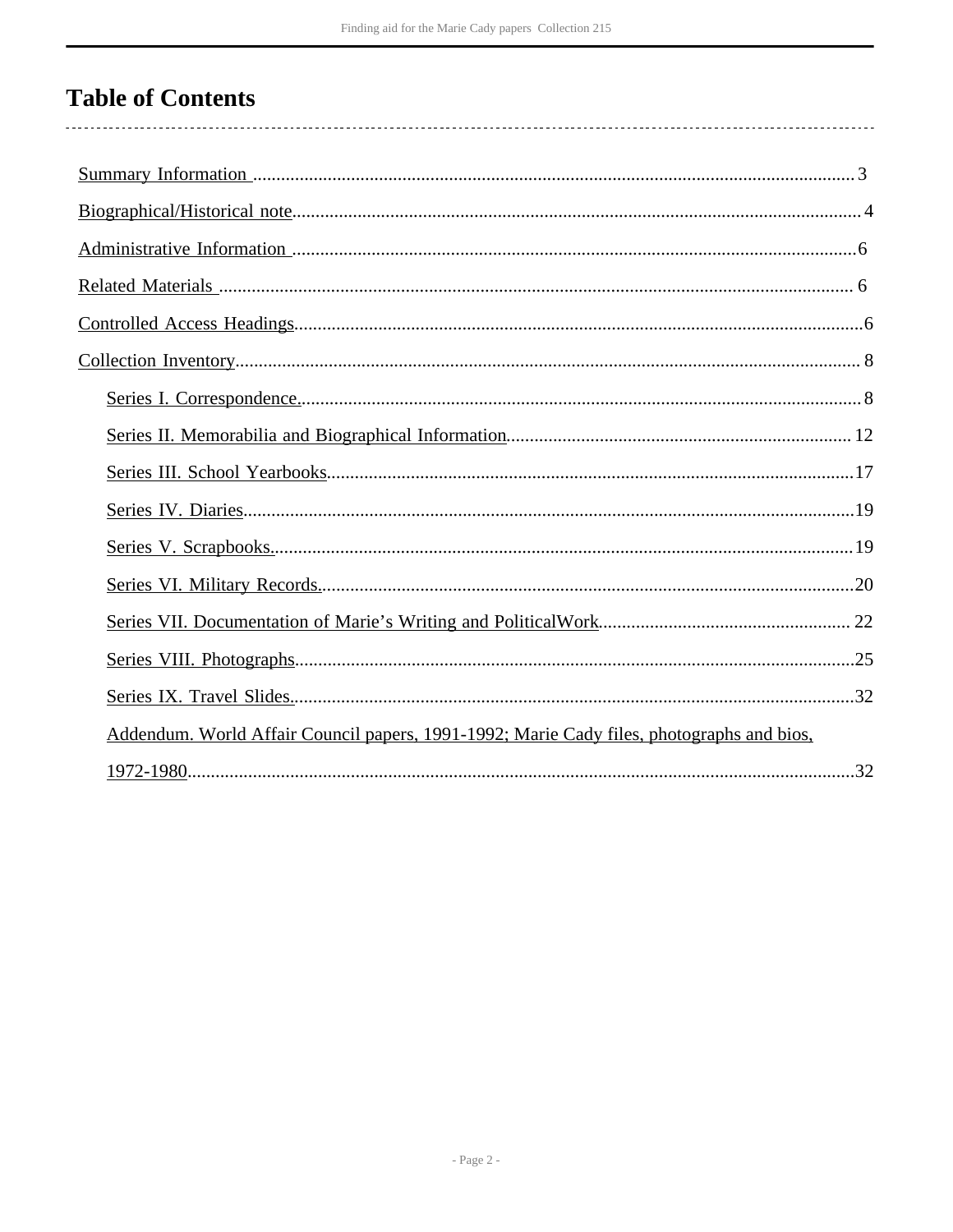# <span id="page-2-0"></span>**Summary Information**

| <b>Repository</b> | Grand Rapids Public Library, Grand Rapids History and Special<br><b>Collections Department</b>                                                                                                                                                                                                                                                                                                                                                                                                                                                                                                                                                                                                                                                                                                                                                                                                                                                                                                           |
|-------------------|----------------------------------------------------------------------------------------------------------------------------------------------------------------------------------------------------------------------------------------------------------------------------------------------------------------------------------------------------------------------------------------------------------------------------------------------------------------------------------------------------------------------------------------------------------------------------------------------------------------------------------------------------------------------------------------------------------------------------------------------------------------------------------------------------------------------------------------------------------------------------------------------------------------------------------------------------------------------------------------------------------|
| <b>Creator</b>    | Cady, Marie, 1904-1996                                                                                                                                                                                                                                                                                                                                                                                                                                                                                                                                                                                                                                                                                                                                                                                                                                                                                                                                                                                   |
| <b>Title</b>      | Marie Cady papers                                                                                                                                                                                                                                                                                                                                                                                                                                                                                                                                                                                                                                                                                                                                                                                                                                                                                                                                                                                        |
| Date [inclusive]  | 1881-1996                                                                                                                                                                                                                                                                                                                                                                                                                                                                                                                                                                                                                                                                                                                                                                                                                                                                                                                                                                                                |
| <b>Extent</b>     | 7.9 Linear feet 10 boxes                                                                                                                                                                                                                                                                                                                                                                                                                                                                                                                                                                                                                                                                                                                                                                                                                                                                                                                                                                                 |
| Language          | English                                                                                                                                                                                                                                                                                                                                                                                                                                                                                                                                                                                                                                                                                                                                                                                                                                                                                                                                                                                                  |
| <b>Abstract</b>   | Marie Cady (1904-1996) was a journalist, worked in public relations and<br>was the director of the World Affairs Council of Western Michigan. Her<br>husband, H. Carleton Cady (1900-1963) was also a journalist. The couple<br>lived in Grand Rapids, Michigan for much of their lives. The papers<br>consist of correspondence, diaries, scrapbooks, photographs, slides and<br>memorabilia from the Cady's personal lives. The papers reflect Marie's<br>life in advertising and public relations as well as her experiences as a<br>columnist, a member of the Women's Auxiliary Corps and director of the<br>World Affairs Council. Correspondence and medals reflect the couple's<br>participation in World War II, she at a public relations office. Marie's<br>extensive research on cornstarch and on the town of Rugby, Tennessee<br>are also represented. The slides reflect Marie's extensive travels, mostly in<br>Europe. Also included are papers, photographs and diaries from Carleton. |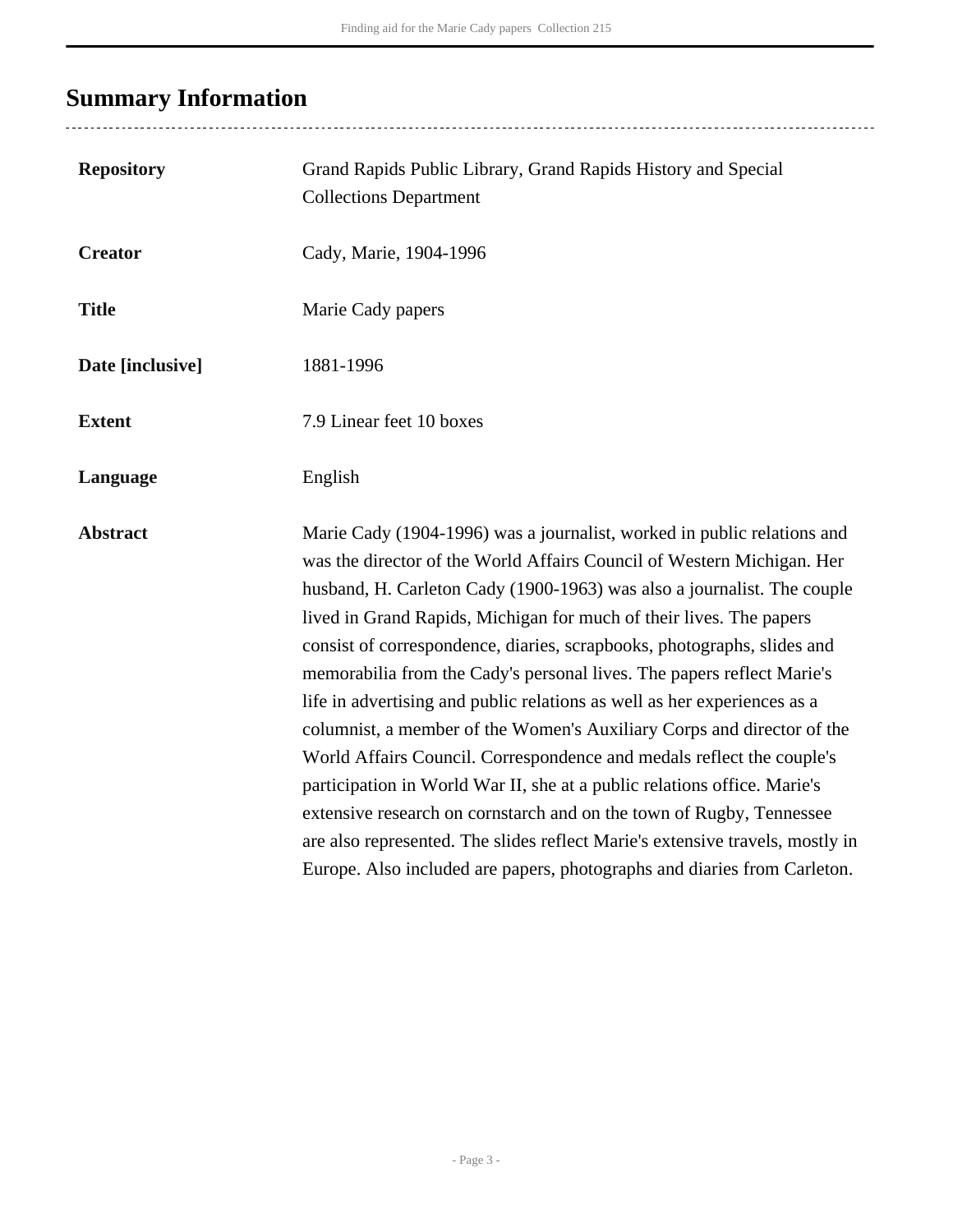# <span id="page-3-0"></span>**Biographical/Historical note**

Jean Marie Jay was born Dec. 19, 1904 in Hobart Indian Territory, the daughter of Frank H. Jay and Josie Stacy Jay. The 1910 US Census lists Marie as the only child of a father who came from Canada/England and a mother who came from Texas. The 1920 Census lists also Doris Jay, who may be another daughter/ sister.

When Marie was four years old, her home became the State of Oklahoma and she got to pin a star on the American flag representing the new State. Two years later she and her family moved to Oklahoma City, where she went to school. Her father was the proprietor of the Jay Grocery Company there. Marie attended Central High School in Oklahoma City, graduating in 1922. She was a violinist, an avocation that she is documented as having continued to practice, at least into her early years in Grand Rapids.

Following graduation, Marie attended Stephens College in Columbia, Missouri for two years, where she was editor of the college paper. Subsequently she moved back to Oklahoma and the University of Oklahoma in pursuit of a journalism degree. Just before graduation, however, she left school, taking a position at the Daily Oklahoman, where she wrote an advice column.

Marie Jay came to Michigan in 1926, having accepted a job at the Lansing Capitol News, as editor of the women's page. It is probably during this period that she did some modeling, as evidenced by a few photos in the collection. Also during this time, the paper was without a sports editor and the World Series was beginning. A man named Henry Carleton Cady stopped in on his way to a job interview in Pontiac, and was hired as sports editor. Carleton and Marie were married on September 1, with various sources in the collection giving the year of marriage as 1927, 1928 or 1929.

A newspaper clipping indicates that Marie was employed as a society writer for the Muskegon Chronicle. Then from 1928 to 1929 she worked for J.L. Hudson Co. in Detroit as a copywriter. From January 1, 1930 to June 1, 1932, she was employed as the Public Relations Director at her alma mater, Stephens College, in Missouri. The couple are found listed in the 1930 census for Columbia City, Missouri.

In the meantime, Carleton had begun working for the Grand Rapids Herald Muskegon Bureau in 1928 and came to work for the Herald in Grand Rapids in 1930. He held this position until the Herald ceased publication in 1959. Subsequently, he was an editorial writer for the Kalamazoo Gazette until his death in 1963.

Marie does not list employment from mid-1932 to mid 1935. It is probable that she was living with her husband in Grand Rapids. She may have done freelance writing. She also became active in community organizations. In June of 1935 Marie was employed by the Pantlind Hotel, Grand Rapids, as Public Relations Director. She held this position until June 1937, when she opened her own advertising agency at 212 Gilbert Building, with Pantlind as one of her accounts. Wurzburg's Department Store may also have been one of her clients. It was during this period that she did promotional work for the Shrine, Red Cross and Community Chest. She also was a columnist for the Detroit News and editor of the Republican Digest. She is known to have written feature articles for both the Grand Rapids Press and Grand Rapids Herald. She is known to have been active in the Business and Professional Women's Club and was Vice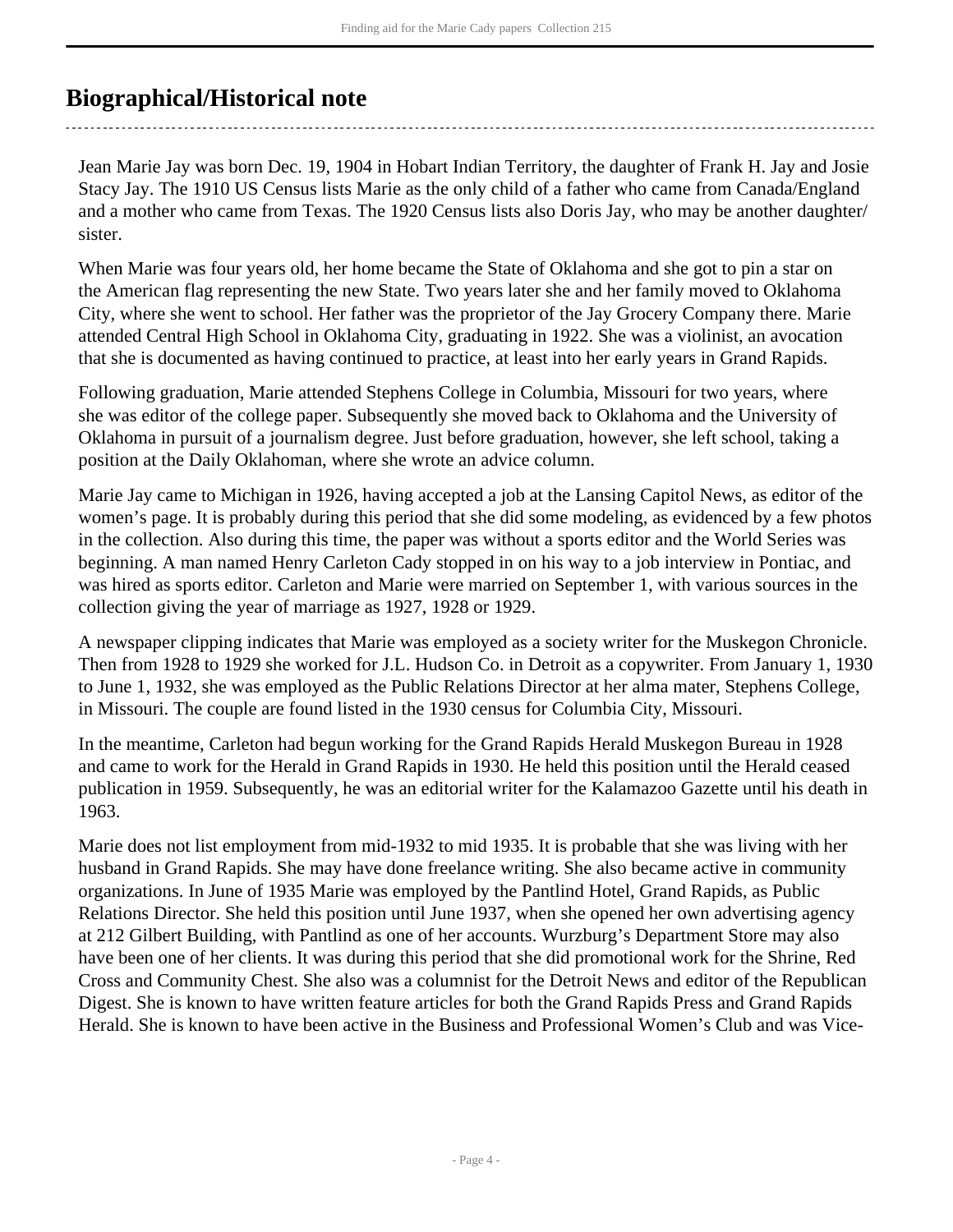President of the Zonta Club. Also in 1937 Marie ran as a candidate for the Board of Education in Grand Rapids.

According to a biographical sketch, evidently authored by Marie, in 1938 she was a representative from the U.S. to the International Press Conference in Stockholm and in Budapest. She spoke on programs in both cities. A news clipping from the Grand Rapids Herald, August 14, 1938, identifies Marie as the principal speaker at the closing banquet of the International Women's Congress in Budapest. She was the national delegate from the Women's Press Club of America. Another clipping has her as delegate from the American Federation of Press Women. While in Europe she traveled to London, Copenhagen and Berlin and had an opportunity to interview leading political figures, including Winston Churchill.

On her return from Europe she gave some 200 talks and lectures on European personalities. Additionally, she was named to the Speakers Bureau of the Republican National Committee.

Marie is known to have run the Wendell Willkie campaign in Western Michigan in 1940.

The couple's lives in Grand Rapids were interrupted by World War II, as they both enlisted for military service. Carleton was recalled to service from the civil reserves in May 1941. He had enlisted in the Army during World War I, while a student at Kalamazoo College. He was honorably discharged on November 26, 1918, with the end of the WWI, as a private. He served in WWII until December 1945.

Marie spent 1942 as the organizer of CAP, Civil Air Patrol for the State of Michigan, working for Tom Walsh, Chair, Board of Aeronautics. In 1943 Marie joined the WAAC (WACS), the Women's Auxiliary Army Corp. going through training in Des Moines, Iowa. After officer's training, she was commissioned as a first lieutenant and assigned to work in public relations at Mitchell Field on Long Island, in New York. Near the end of the war she was transferred to Selfridge Field in Mt. Clemens, Michigan.

Carleton was initially stationed at Mitchell Field, New York, then for most of the war at Bradley Field, Connecticut, where he rose to the rank of Major. He was transferred to Selfridge Field toward the end of the war, where he continued to serve during his post-war Army Air Corp Reserve duties.

After the war Carleton and Marie returned to Grand Rapids. Carleton returned to the Herald and Marie began a position as field representative for the New York public relations firm of Dudly-Anderson-Yutzy, where she worked for fifteen years.

On September 5, 1963, Marie's life changed dramatically with Carleton's death from a stroke. Henry Carleton Cady had been born July 30, 1900 in Ingham County, Michigan, son of Menzo C. Cady, Jr. and Henriett Phillips Cady. He graduated from Mason High School in 1918. Unlike Marie, he had not studied journalism in college. After a brief time at Kalamazoo College, he began learning the journalism trade right after high school, working at several Michigan newspapers.

Marie left Grand Rapids briefly after Carleton's death to become a political speech writer for Rep. Robert P. Griffin in Washington D. C. She returned to Grand Rapids soon after to become the director of the World Affairs Council of Western Michigan. Through this program she brought famous politicians and foreign ambassadors to the city. She helped the Council improve its position and worked for no salary for fifteen years before retiring and settling down on Wealthy Street in East Grand Rapids. There she remained active into her nineties. She was living at the Veterans' Home in Grand Rapids when she died March 7, 1996.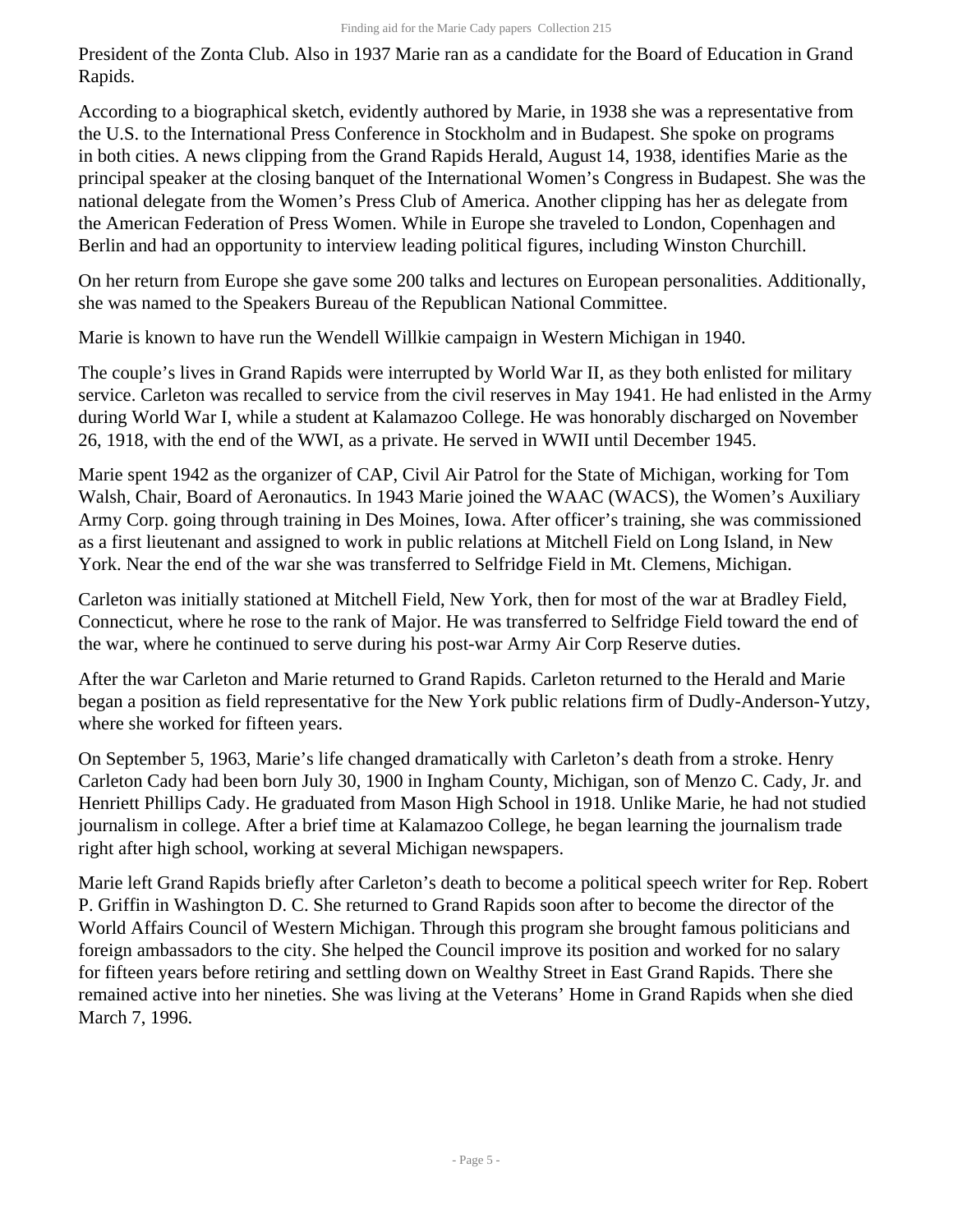# <span id="page-5-0"></span>**Administrative Information**

## **Publication Information**

Grand Rapids Public Library, Grand Rapids History and Special Collections Department Summer 1998

#### **Immediate Source of Acquisition note**

Judy Schneider, accession number 1996.010

# <span id="page-5-1"></span>**Related Materials**

#### **Related Archival Materials note**

Collection 004, the World Affairs Council Records, may contain information related to Marie Cady.

Collection 326, Colorama Studio Collection. See the photo prints for an images of a mature Marie Cady in this collection.

For the Record : a reporter documents his life : a transcription of Henry Carleton Cady's 1946 Diary / Jennifer Ackerman Haywood. Central Michigan Univ., Oct. 2005. Masters Thesis. M92.C115f Ac5

# <span id="page-5-2"></span>**Controlled Access Headings**

**Genre(s)**

• personal papers

#### **Geographic Name(s)**

• Grand Rapids (Mich.) -- History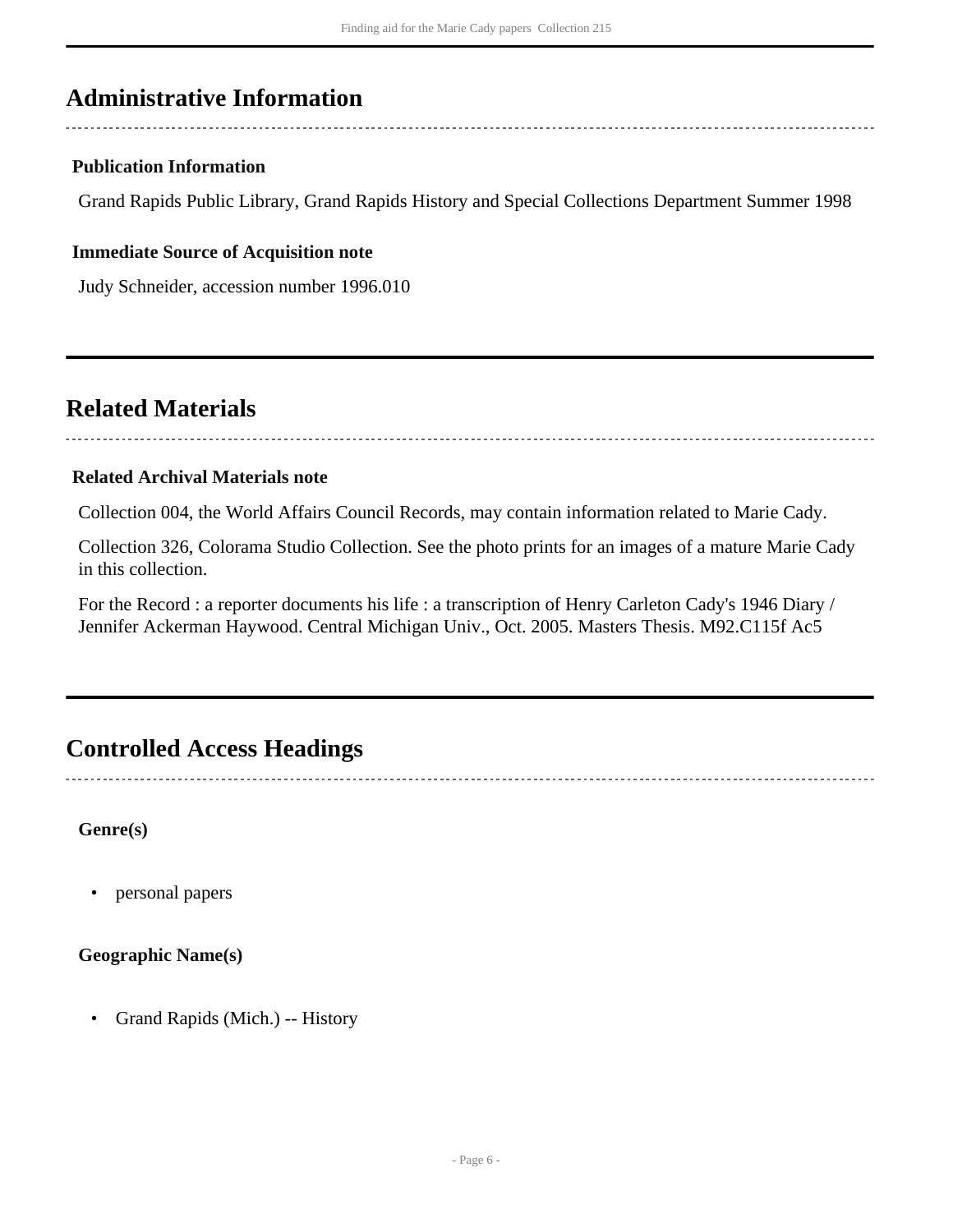# **Personal Name(s)**

- Cady, Henry Carleton, 1900-1963
- Cady, Marie, 1904-1996

# **Subject(s)**

- Reporters and reporting -- Michigan -- Grand Rapids
- Women -- Michigan -- Grand Rapids -- History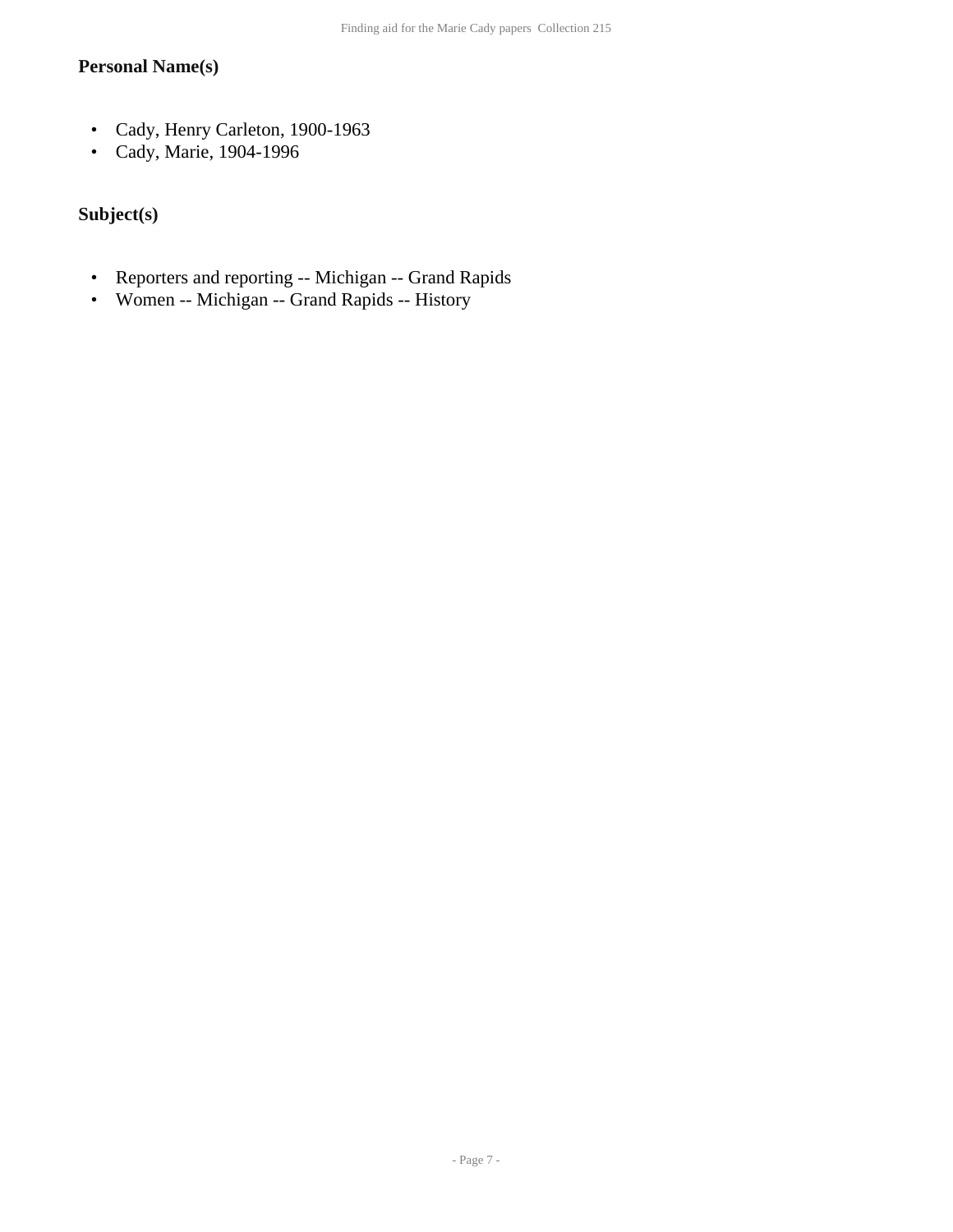# <span id="page-7-0"></span>**Collection Inventory**

<span id="page-7-1"></span>**Series I. Correspondence.** 

## **Subseries A. Correspondence to and from Carleton**

### **Scope and Contents note**

Consists of letters to and from Carleton Cady while he was stationed in New York during WWII.

|                                                  | <b>Box</b>   | <b>Folder</b> |
|--------------------------------------------------|--------------|---------------|
| To Marie from Carleton, 1938.                    | $\mathbf{1}$ | 1             |
| To Marie from Carleton, monthly, June-Dec. 1941. | $\mathbf{1}$ | $2 - 8$       |
| To Marie from Carleton, monthly, 1942.           | $\mathbf{1}$ | $9 - 20$      |
| To Marie from Carleton, monthly, 1943.           | $\mathbf{1}$ | $21 - 31$     |
| To Marie from Carleton, monthly, 1944.           | $\mathbf{1}$ | 32-34         |
| To Marie from Carleton, monthly, Jan.-Oct. 1945. | $\mathbf{1}$ | $35 - 54$     |
| To Marie from Carleton, 1953.                    | $\mathbf{1}$ | 55            |
| To Marie from Carleton, undated                  | $\mathbf{1}$ | 56            |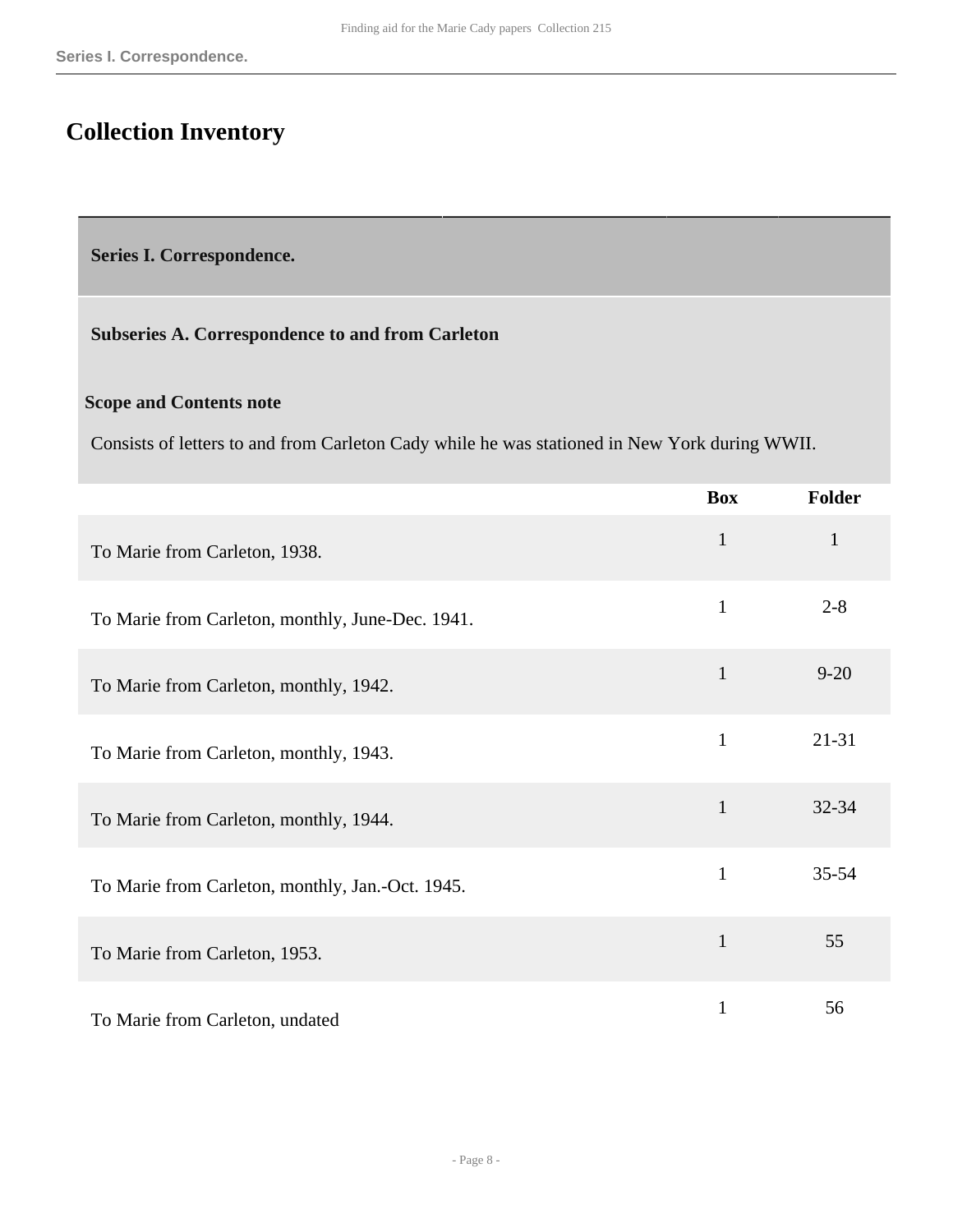# **Subseries B. Correspondence concerning 1938 European trip.**

| To Carleton from Marie, 1938                                                       | $\mathbf{1}$ | 57     |
|------------------------------------------------------------------------------------|--------------|--------|
| To Carleton from Marie, monthly, 1942.                                             | $\mathbf{1}$ | 58-69  |
| To Carleton from Marie, monthly, 1943.                                             | $\mathbf{1}$ | 70-81  |
| Carleton from Marie, monthly, Jan.-Nov. 1944.                                      | $\mathbf{1}$ | 82-92  |
| To Carleton from Marie, monthly, Jan.-Sept., 1945.                                 | $\mathbf{1}$ | 93-101 |
| To Carleton from Marie, undated.                                                   | $\mathbf{1}$ | 102    |
| Christmas Card 1944, showing Maria and Charleton in uniform, inseparate<br>photos. | $\mathbf{1}$ | 103    |
| Subseries B. Correspondence concerning 1938 European trip.                         |              |        |
|                                                                                    | <b>Box</b>   | Folder |
| To Marie from Arthur Vandenberg, regarding Budapest trip.                          | $\mathbf{1}$ | 104    |
| To Marie from Budapest                                                             | $\mathbf{1}$ | 105    |
| To Marie from Sari de Hajek                                                        | $\mathbf{1}$ | 106    |
| Subseries C. Correspondence with friends, 1938-1965.                               |              |        |
|                                                                                    | <b>Box</b>   | Folder |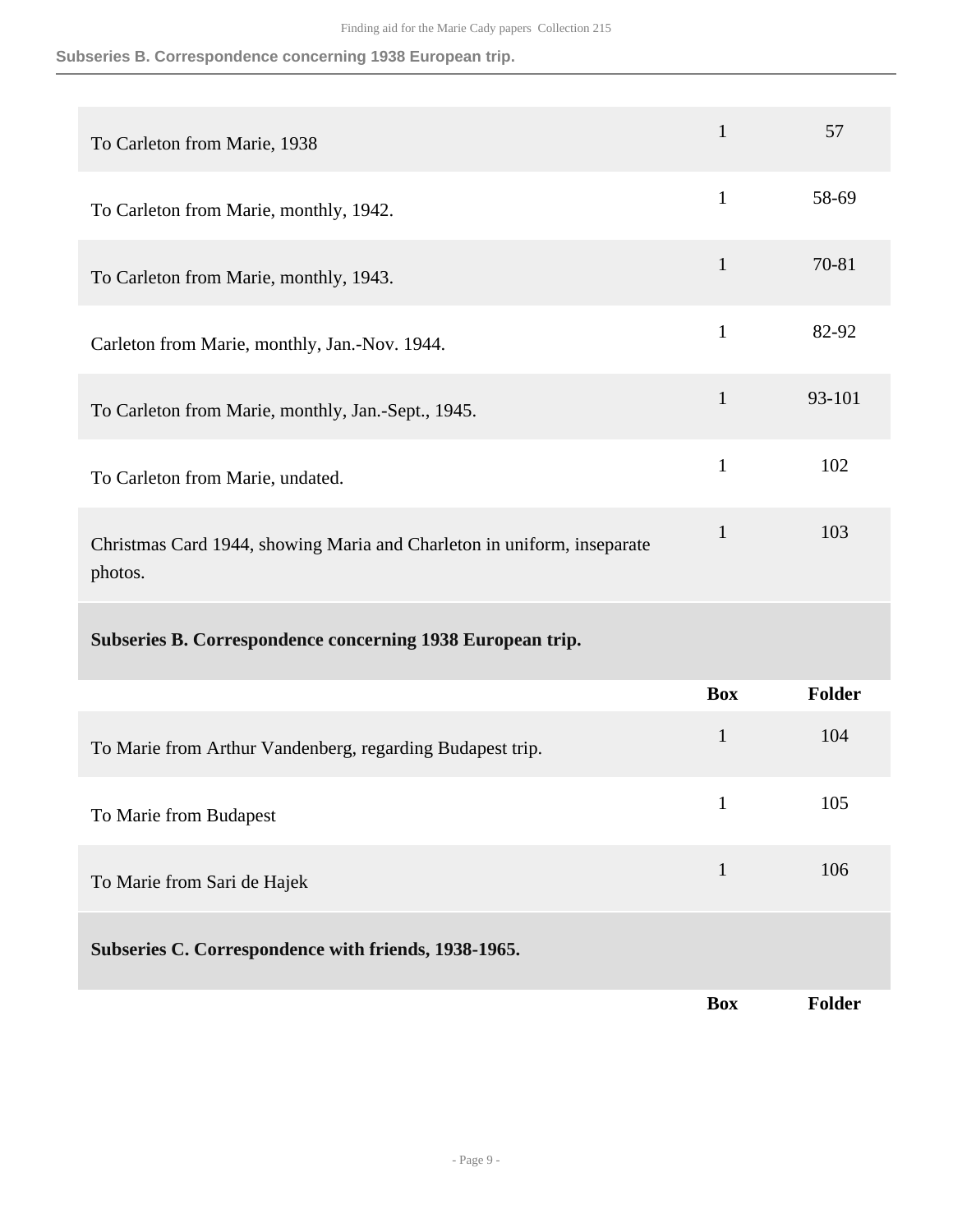# **Subseries D. Gene Boylan Correspondence (1965-1992)**

| To Marie from Doris [Jay?, sister] n.d.                                         | $\mathbf{1}$ | 107     |
|---------------------------------------------------------------------------------|--------------|---------|
| Copenhagen correspondence to Evangeline from Marie, July 1938.                  | $\mathbf{1}$ | 108     |
| To Hank [H. Carlton Cady?] from Evangeline, Jr. 1942                            | $\mathbf{1}$ | 109     |
| To Marie from friends, 1938                                                     | $\mathbf{1}$ | 110     |
| To Marie from friends, 1943                                                     | $\mathbf{1}$ | 111     |
| To Marie from friends, 1945                                                     | $\mathbf{1}$ | 112     |
| To Marie from friends, 1964                                                     | $\mathbf{1}$ | 113     |
| Subseries D. Gene Boylan Correspondence (1965-1992)                             |              |         |
| <b>Scope and Contents note</b>                                                  |              |         |
| Includes letters from Gene Boylan, Marie's a high school friend.                |              |         |
|                                                                                 | <b>Box</b>   | Folder  |
| To Gene Boylan from Marie, 1965                                                 | $\mathbf{1}$ | 108     |
| To Marie from Gene, 1980-1990, substantial correspondence, foldered<br>annually | $\mathbf{1}$ | 114-124 |
| Correspondence with Gene Boylan, 1992                                           | $\mathbf{1}$ | 125     |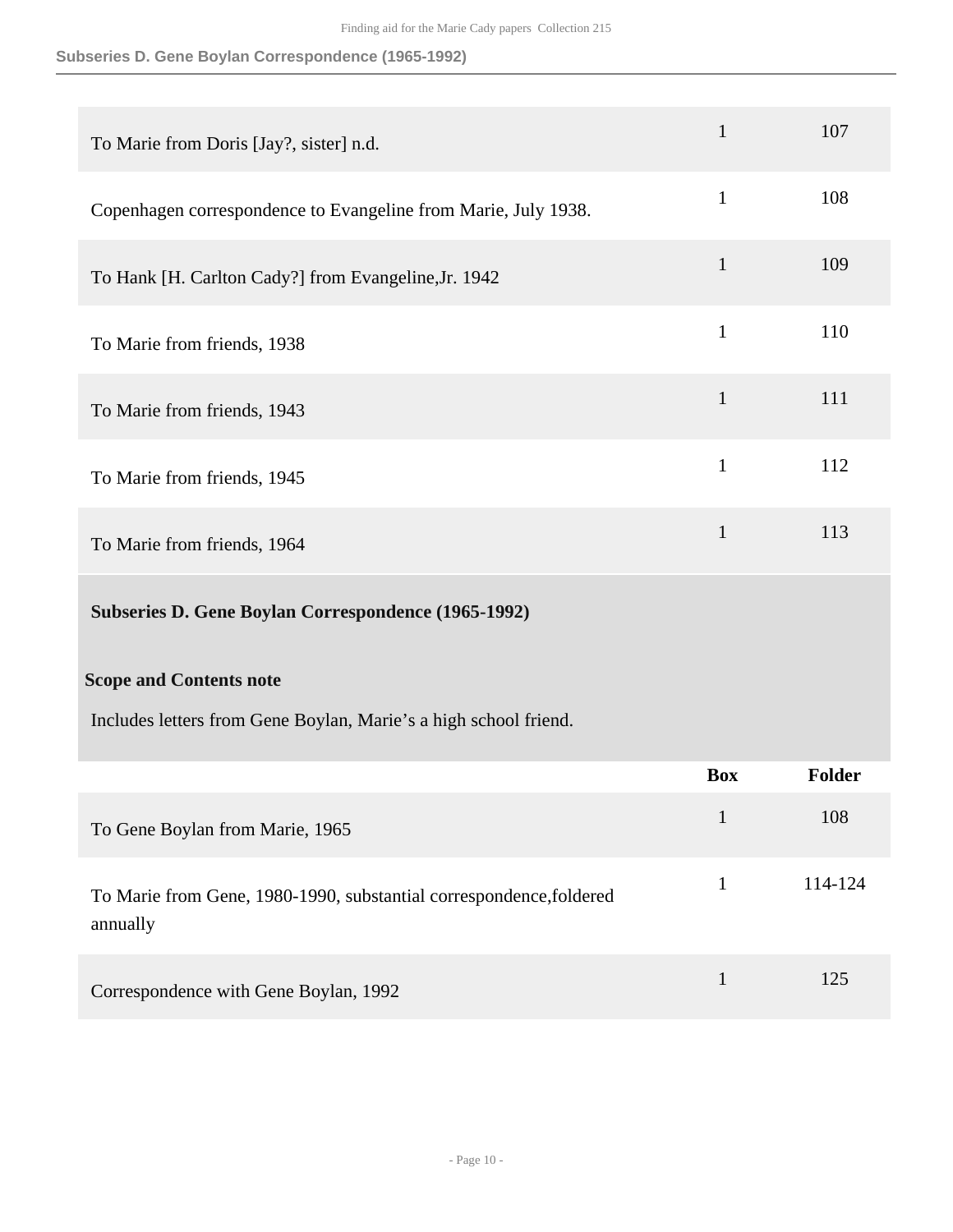**Subseries E. Letters of Recommendation, and correspondence from significan...**

| Correspondence from Gene Boylan, undated |  |
|------------------------------------------|--|

**Subseries E. Letters of Recommendation, and correspondence from significant figures, including Jerry Ford and Jimmy Carter.** 

|                                                                                                    | <b>Box</b>   | Folder |
|----------------------------------------------------------------------------------------------------|--------------|--------|
| Letters of Introduction, 1938.                                                                     | $\mathbf{1}$ | 127    |
| To Marie from Governor of Minnesota, Harold Stassen, Jan. 31, 1940                                 | $\mathbf{1}$ | 128    |
| Republican State and National Committee letters of recommendation,<br>1940.                        | $\mathbf{1}$ | 129    |
| Letters of Recommendation. In praise of public relations workduring<br>military service. 1944      | $\mathbf{1}$ | 130    |
| Correspondence Regarding Recognition of Contribution toKalamazoo<br>State Hospital. Oct. 20, 1965. | $\mathbf{1}$ | 131    |
| To Marie, duplicated funeral acknowledgement for StevensCrandall<br>McClave, 1945-1974.            | $\mathbf{1}$ | 132    |
| Correspondence in praise of Breakfast Club Presentation. Jan. 7, 1993.                             | $\mathbf{1}$ | 133    |
| Correspondence from national political figures.                                                    |              |        |
|                                                                                                    | <b>Box</b>   | Folder |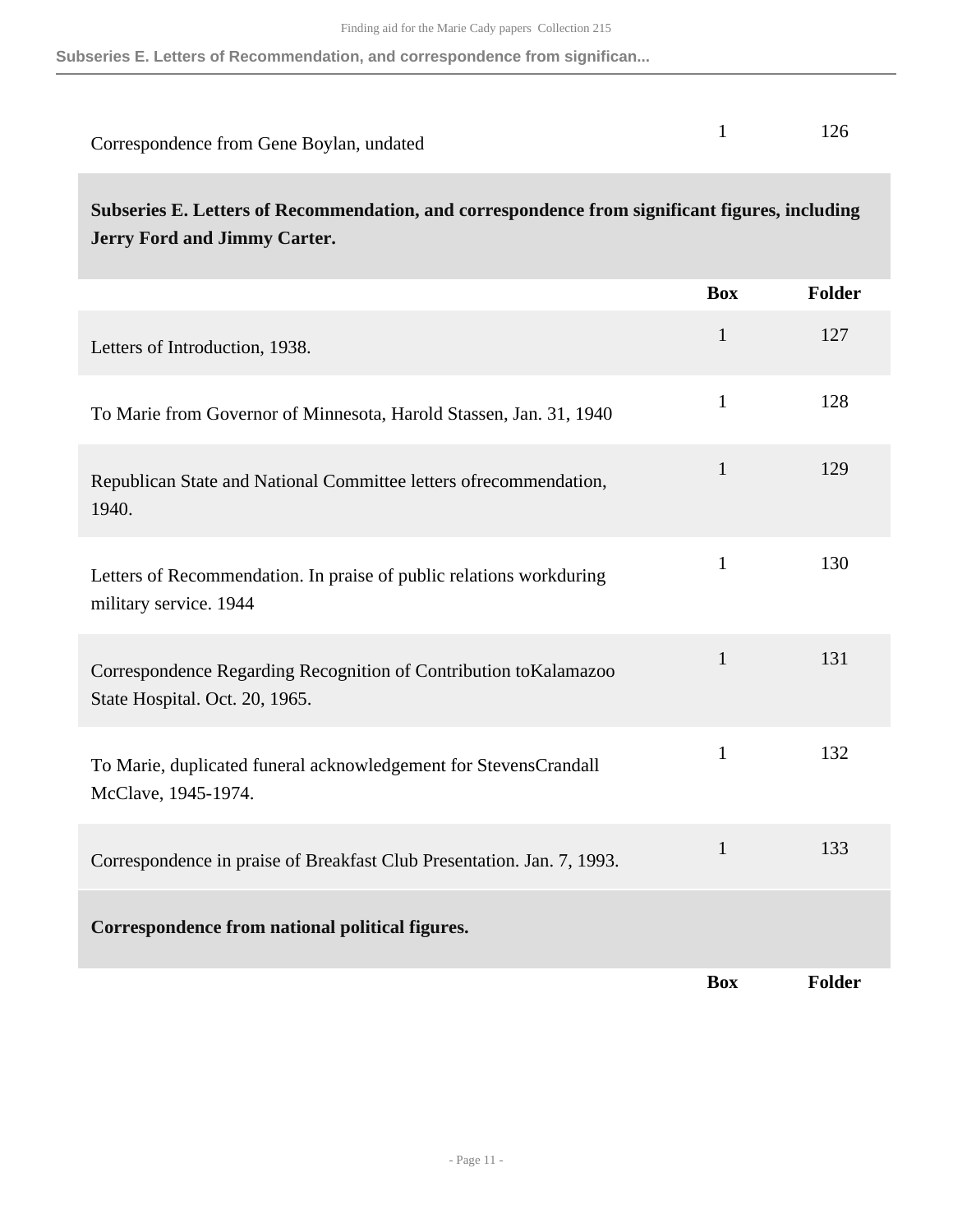#### **Series II. Memorabilia and Biographical Information**

| Gerald Ford, Jan. 4, 1993                                                             | $\mathbf{1}$ | 134 |
|---------------------------------------------------------------------------------------|--------------|-----|
| Gerald Ford, Sept. 24, 1974                                                           | $\mathbf{1}$ | 134 |
| Gerald Ford, Jan. 29, 1973                                                            | $\mathbf{1}$ | 134 |
| Gerald Ford, Aug. 7, 1972                                                             | $\mathbf{1}$ | 134 |
| Gerald Ford, Apr. 13, 1972                                                            | $\mathbf{1}$ | 134 |
| Gerald Ford, Feb. 1, 1957                                                             | $\mathbf{1}$ | 134 |
| Jimmy Carter, Apr. 28, 1978,                                                          | $\mathbf{1}$ | 134 |
| 1 letter to Mr. William H. McClave, signed by Nelson A. Rockefeller, Feb.<br>1, 1974. | $\mathbf{1}$ | 134 |

<span id="page-11-0"></span>**Series II. Memorabilia and Biographical Information** 

#### **Subseries A. Carleton's Personal Memorabilia**

#### **Scope and Contents note**

Includes the Cady Family history, vacation and childhood memorabilia, and his obituaries. Also included are three versions of a story, called "My Naked Villainy" or "Sawdust," that Carleton wrote while at the Herald.

**Box Folder**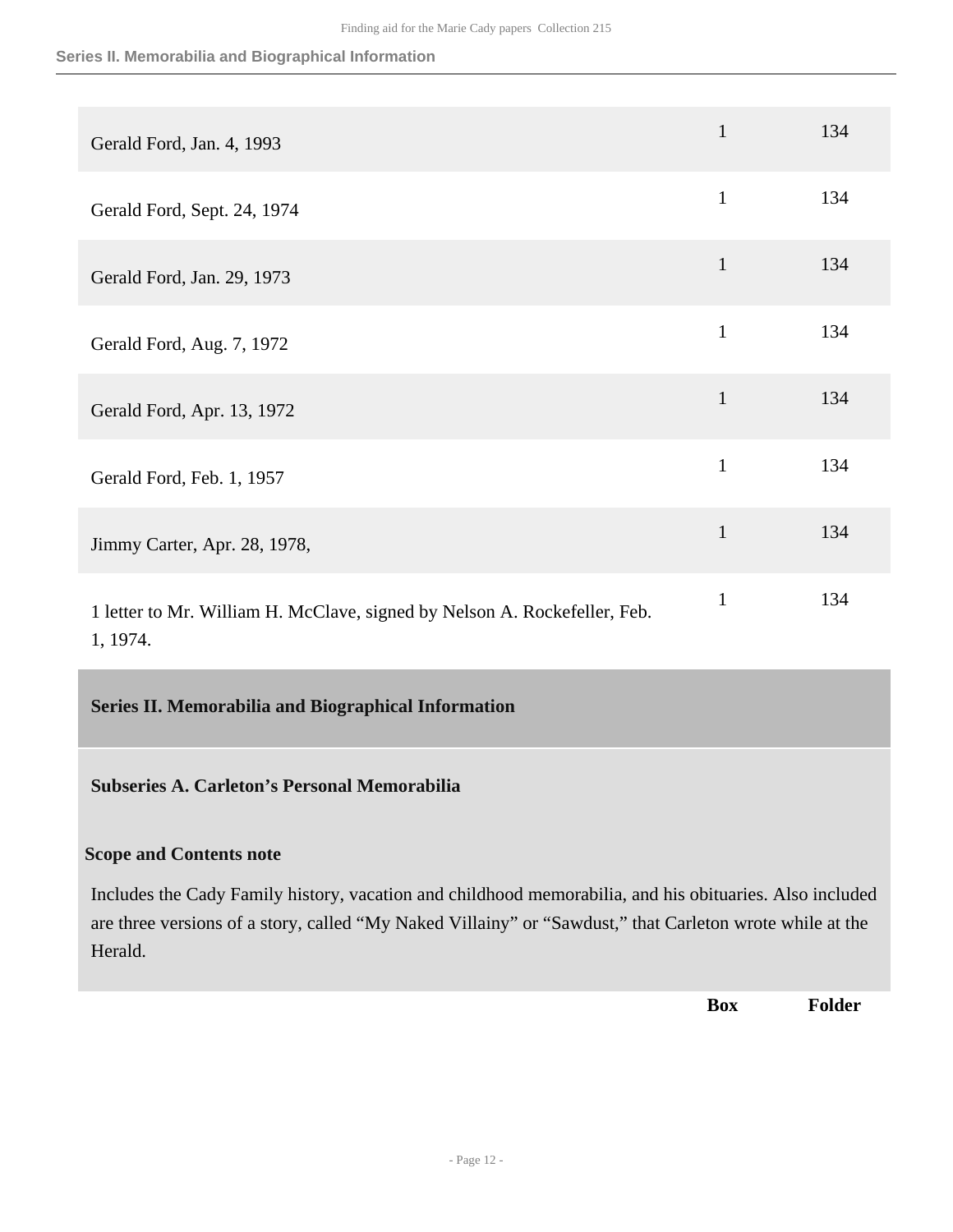#### **Subseries B. Marie's Personal Memorabilia.**

| 2<br>1<br>Biographical. Census.<br><b>Box</b><br>$\overline{2}$<br>Cady Family History.<br><b>Box</b><br>Folder<br>$\overline{2}$<br>3<br>Invitation to Mother for school function 1908<br>$\mathbf{2}$<br>4<br>Obituaries. White Box containing a Hardcover book - "Memorial Tribute<br>to H. Carleton Cady"<br>$\overline{2}$<br>5<br>School Grades, including report cards and school work (6th grade)<br>$\overline{2}$<br>6<br>High School. Mason High School, Mason, Mi., including graduation<br>invitation, 1918<br>$\overline{2}$<br>7<br>Newspaper Cartoons of Carleton.<br>Subseries B. Marie's Personal Memorabilia.<br><b>Scope and Contents note</b><br>Includes school, childhood, and vacation memorabilia, biographical data, documents she collected. Also<br>included is a small volume of writing by D. M. Jay dated 1882.<br><b>Box</b><br>Folder |  |  |
|------------------------------------------------------------------------------------------------------------------------------------------------------------------------------------------------------------------------------------------------------------------------------------------------------------------------------------------------------------------------------------------------------------------------------------------------------------------------------------------------------------------------------------------------------------------------------------------------------------------------------------------------------------------------------------------------------------------------------------------------------------------------------------------------------------------------------------------------------------------------|--|--|
|                                                                                                                                                                                                                                                                                                                                                                                                                                                                                                                                                                                                                                                                                                                                                                                                                                                                        |  |  |
|                                                                                                                                                                                                                                                                                                                                                                                                                                                                                                                                                                                                                                                                                                                                                                                                                                                                        |  |  |
|                                                                                                                                                                                                                                                                                                                                                                                                                                                                                                                                                                                                                                                                                                                                                                                                                                                                        |  |  |
|                                                                                                                                                                                                                                                                                                                                                                                                                                                                                                                                                                                                                                                                                                                                                                                                                                                                        |  |  |
|                                                                                                                                                                                                                                                                                                                                                                                                                                                                                                                                                                                                                                                                                                                                                                                                                                                                        |  |  |
|                                                                                                                                                                                                                                                                                                                                                                                                                                                                                                                                                                                                                                                                                                                                                                                                                                                                        |  |  |
|                                                                                                                                                                                                                                                                                                                                                                                                                                                                                                                                                                                                                                                                                                                                                                                                                                                                        |  |  |
|                                                                                                                                                                                                                                                                                                                                                                                                                                                                                                                                                                                                                                                                                                                                                                                                                                                                        |  |  |
|                                                                                                                                                                                                                                                                                                                                                                                                                                                                                                                                                                                                                                                                                                                                                                                                                                                                        |  |  |
|                                                                                                                                                                                                                                                                                                                                                                                                                                                                                                                                                                                                                                                                                                                                                                                                                                                                        |  |  |
|                                                                                                                                                                                                                                                                                                                                                                                                                                                                                                                                                                                                                                                                                                                                                                                                                                                                        |  |  |
|                                                                                                                                                                                                                                                                                                                                                                                                                                                                                                                                                                                                                                                                                                                                                                                                                                                                        |  |  |
|                                                                                                                                                                                                                                                                                                                                                                                                                                                                                                                                                                                                                                                                                                                                                                                                                                                                        |  |  |

Biographical data. Photocopies of Census Info. 2 8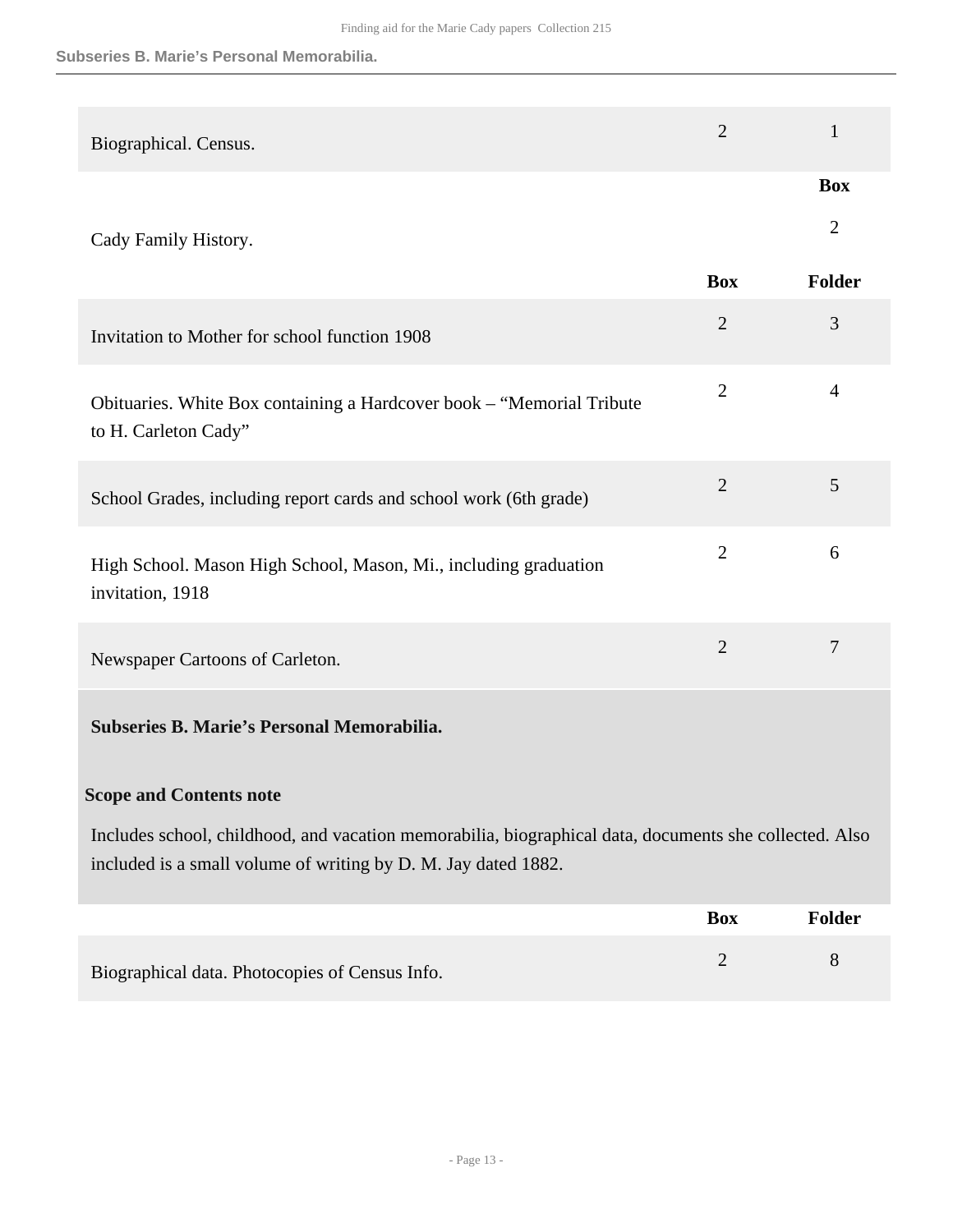| Biographical article. Living in the most fascinating 100 years that the world<br>has ever known / by John Kehn. Cadence, Wed. Aug. 7, 1991. | $\overline{2}$ | 9  |
|---------------------------------------------------------------------------------------------------------------------------------------------|----------------|----|
| One Woman's War Effort / by Richard Harms. Grand RapidsMagazine,<br>July 1994.                                                              | $\overline{2}$ | 10 |
| The Battle WACs Fought / by Cheryl Kohn, student intern, processor.                                                                         | $\overline{2}$ | 11 |
| Biograpical. Documents.                                                                                                                     | $\overline{2}$ | 12 |
| Misc. Memorabilia                                                                                                                           | $\overline{2}$ | 13 |
| Reflections on childhood                                                                                                                    | $\overline{2}$ | 14 |
| High School. Oklahoma City High School.                                                                                                     | $\overline{2}$ | 15 |
| College.                                                                                                                                    | $\overline{2}$ | 16 |
| Modeling?                                                                                                                                   | $\overline{2}$ | 17 |
| Visit to Oklahoma City announcement 1936                                                                                                    | $\overline{2}$ | 18 |
| <b>Travel Literature</b>                                                                                                                    | $\overline{2}$ | 19 |
| Speech notes on German Aggression, WWII (5 notecards)                                                                                       | $\overline{2}$ | 20 |
| Speeches on Eastern Europe, news clippings (1937-1938)                                                                                      | $\overline{2}$ | 21 |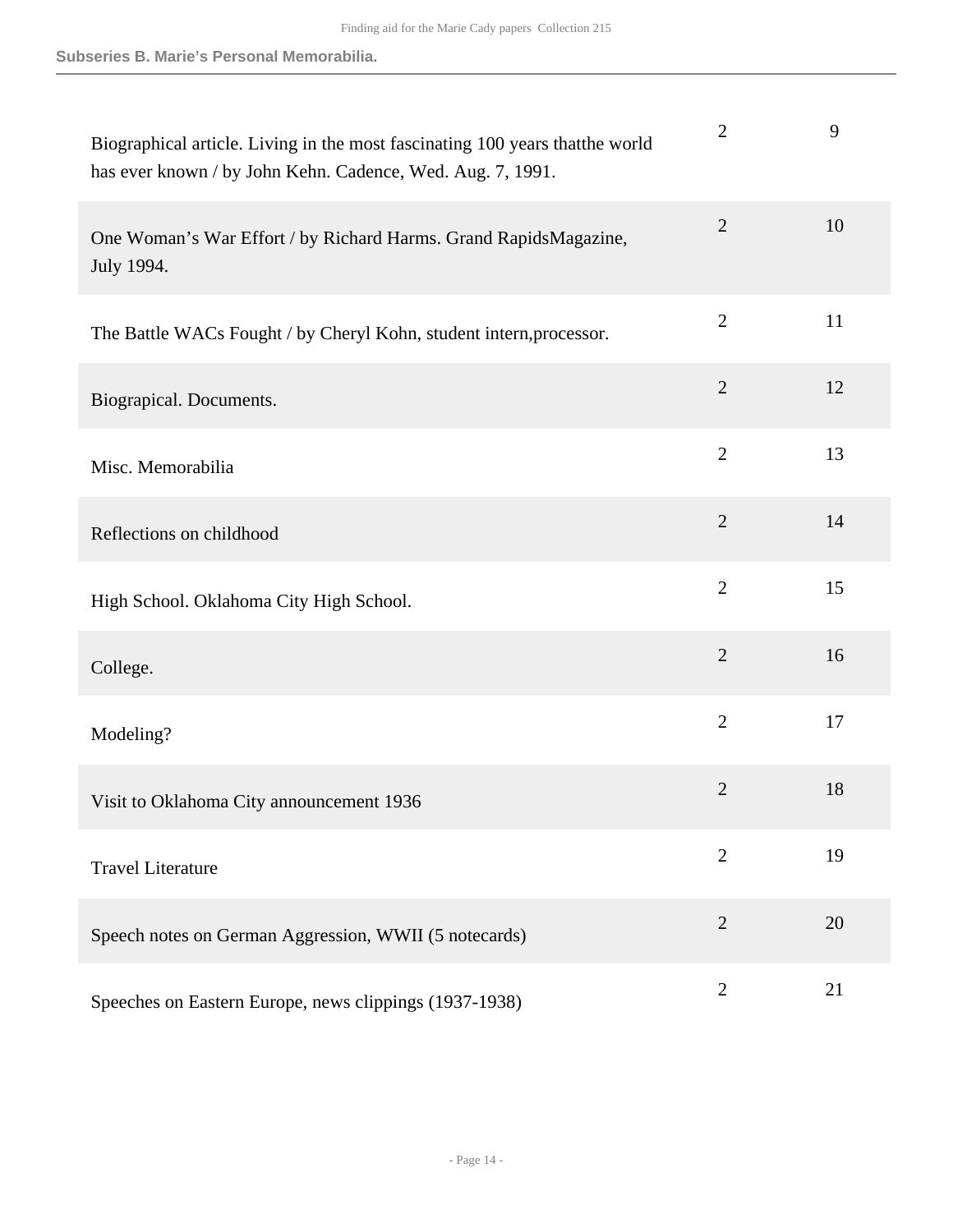# **Subseries C. Articles on Arthur Vandenberg**

| Reflections on 1938 Trip to Europe                                                                                  | $\overline{2}$ | 22 |
|---------------------------------------------------------------------------------------------------------------------|----------------|----|
| <b>Budapest 1938 Tourism</b>                                                                                        | $\overline{2}$ | 23 |
| Women's International Week Congress                                                                                 | $\overline{2}$ | 24 |
| Record of Europe Trip 1965                                                                                          | $\overline{2}$ | 25 |
| Dinner at Village Inn Description                                                                                   | $\overline{2}$ | 26 |
| <b>Collected Political News Articles</b>                                                                            | $\overline{2}$ | 27 |
| Collected Quotations - Misc.                                                                                        | $\overline{2}$ | 28 |
| Collected Quotations - Aging                                                                                        | $\overline{2}$ | 29 |
| <b>Collected Stories - Humor</b>                                                                                    | $\overline{2}$ | 30 |
| Amelia Earhart News Clippings                                                                                       | $\overline{2}$ | 31 |
| Gerald Elliott editorials naming Marie: "Women leaders not unusual here,"<br>"Good Spellers beware of tribe's name" | 3              | 32 |
| <b>Subseries C. Articles on Arthur Vandenberg</b>                                                                   |                |    |
| <b>Scope and Contents note</b>                                                                                      |                |    |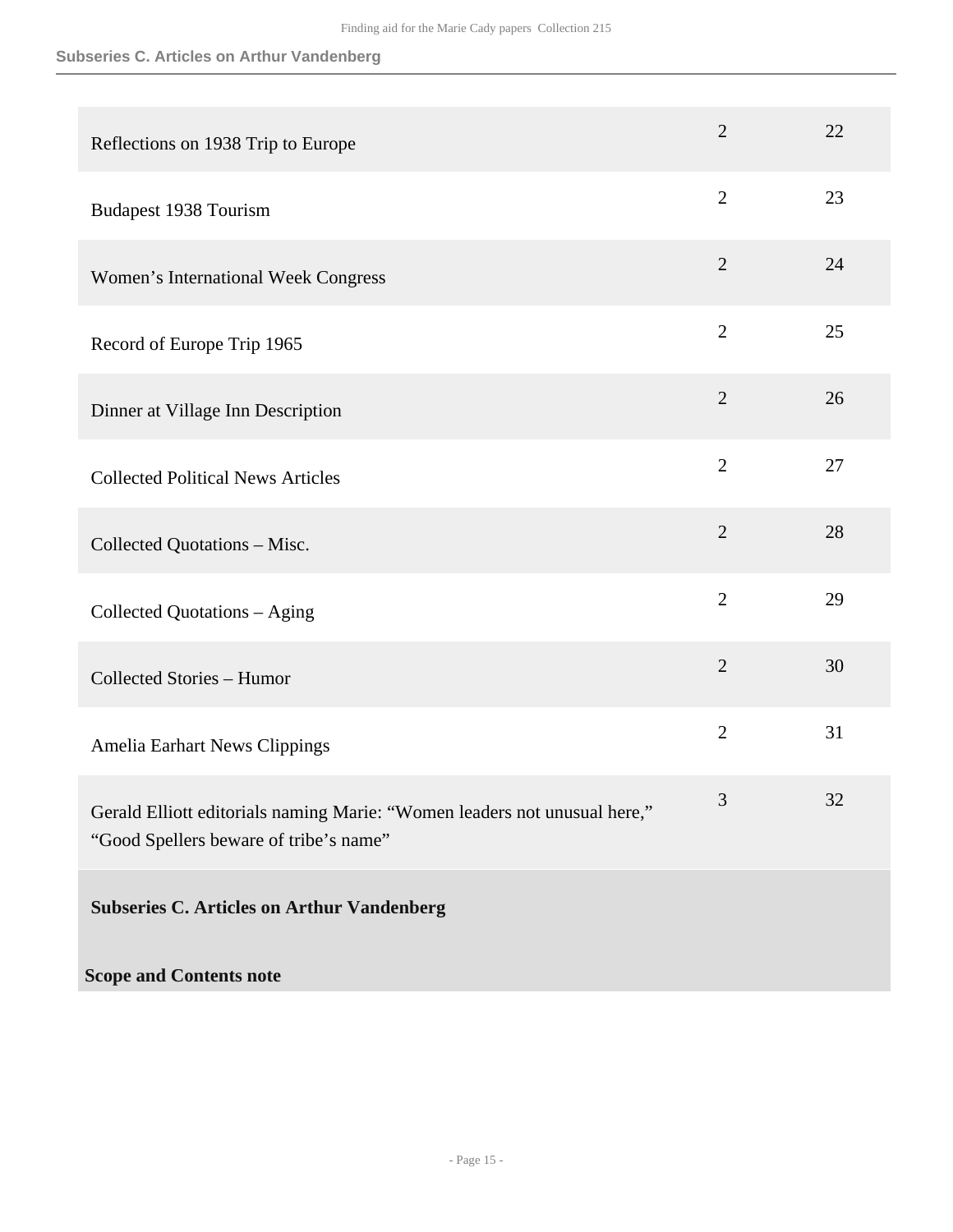# **Subseries D. Research on Rugby, Tennessee.**

| Articles on Arthur Vandenberg, some by Hank Meijer. Meijer evidently interviewed Cady, who was an |
|---------------------------------------------------------------------------------------------------|
| acquaintance of Vandenbergs, and shared these articles with her.                                  |

|                                                                                                                              | <b>Box</b>     | Folder        |
|------------------------------------------------------------------------------------------------------------------------------|----------------|---------------|
| Manuscript by Hank Meijer. "Hunting for the middle ground :Arthur<br>Vandenberg and the Mackinac Chapter, 1943. July 1993.   | $\overline{2}$ | 33            |
| Arthur H. Vandenberg: his career and legacy / Michigan<br>HistoricalCollections, Bentley Historical, University of Michigan. | $\overline{2}$ | 34            |
| Michigan Historical Review v. 16, no. 2, Fall, 1990. Also, aphotocopy of<br>an article from v. 19, no. 2, Fall, 1993.        | $\overline{2}$ | 35            |
| <b>Subseries D. Research on Rugby, Tennessee.</b>                                                                            |                |               |
| <b>Scope and Contents note</b>                                                                                               |                |               |
| Rugby, Tennessee research, evidently for a book Marie planned to write.                                                      |                |               |
|                                                                                                                              | <b>Box</b>     | <b>Folder</b> |
| The Rugbeian. V. B-7, no. 1, Aut. 1973, and v. B-9, no. 1, 1975/76.                                                          | 2.3            | 36            |
| The Rugbeian. Photocopy. 1881?                                                                                               | 2.3            | 37            |
| Sketches of Rugby, Tennessee / by Nelly Lender Brooks. N.d.                                                                  | 2.3            | 38            |
| Memories of Rugby Colony / by Sarah L. Walton. Inscribed by the author.                                                      | 2.3            | 39            |

N.d.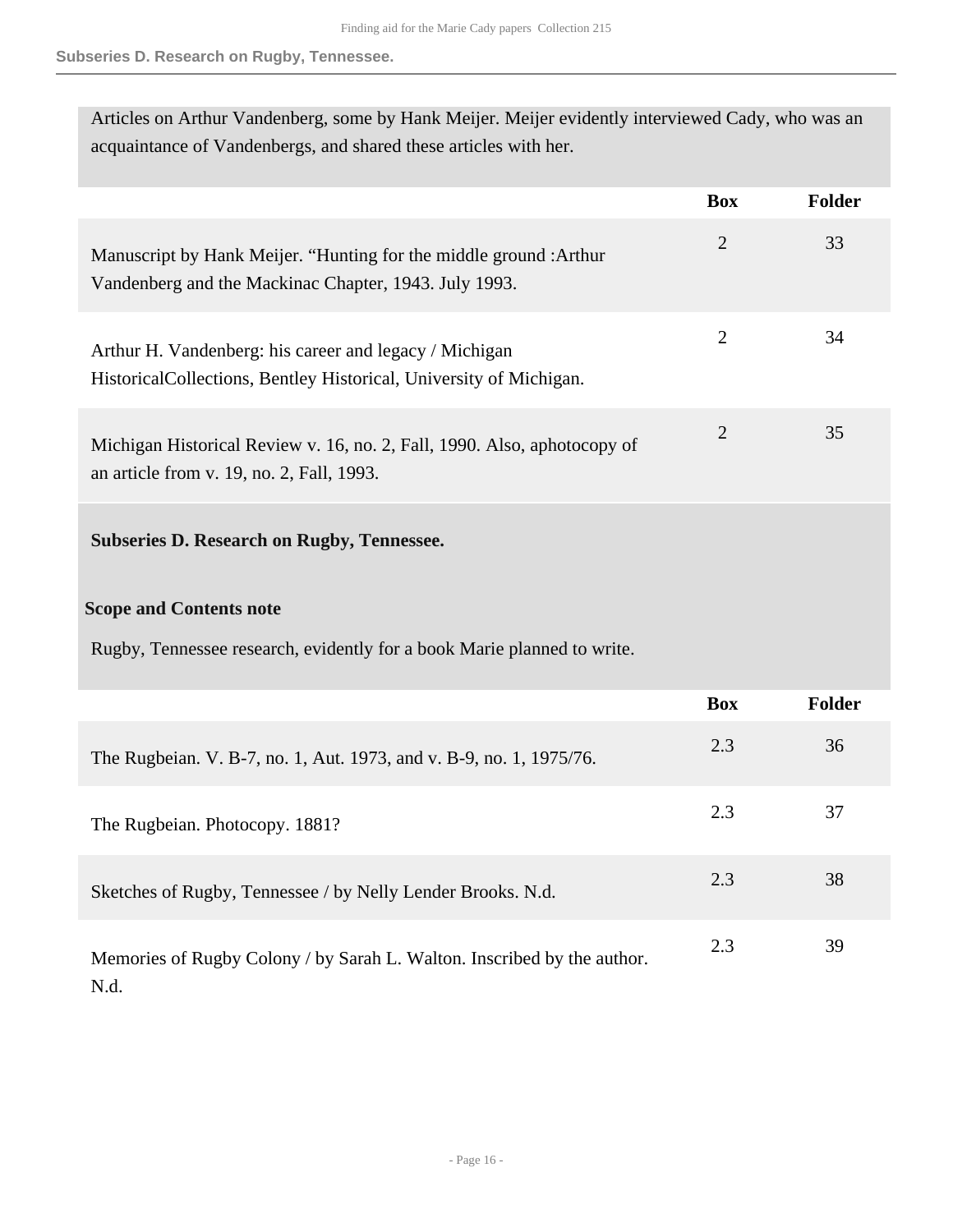<span id="page-16-0"></span>

| Two publications by Patricia Guion Wichmann: Christ Church Episcopal,<br>Rugby, Tennessee, 1959 and Rugby: a great man's dream, 1963.                                                                                          | 2.3 | 40 |
|--------------------------------------------------------------------------------------------------------------------------------------------------------------------------------------------------------------------------------|-----|----|
| The East Tennessee Historical Society. Publication, no. 21, 1949. Includes<br>articles on Thomas Hughes Rugby.                                                                                                                 | 2.3 | 41 |
| Rugby, Morgan County, Tennessee, Settlement : founded Oct. 5, 1880 /<br>by the Board of Aid to Land Ownership (Limited), of London, England,<br>Thomas Hughes, Esq., Q.C. President. Cincinnati: Robert Clarke & Co.,<br>1880. | 2.3 | 42 |
| Industrial settlement on the Cumberland Highlands of Tennessee. / Aid to<br>Land Ownership. London: The Board of Aid to Land Ownership, 1880.                                                                                  | 2.3 | 42 |
| Tour Info: Rugby, Tennessee, July 6-7, 1968. Tour Leaflet; Rugby, Tenn.<br>Map. J.H. Bogart.                                                                                                                                   | 2.3 | 43 |
| Newspaper clippings.                                                                                                                                                                                                           | 2.3 | 44 |
| Correspondence, 1952-1953                                                                                                                                                                                                      | 2.3 | 45 |
| Correspondence, 1971                                                                                                                                                                                                           | 2.3 | 46 |
| Rugby cultural history note                                                                                                                                                                                                    | 2.3 | 47 |
| Rugby research references                                                                                                                                                                                                      | 2.3 | 48 |
| <b>Series III. School Yearbooks</b>                                                                                                                                                                                            |     |    |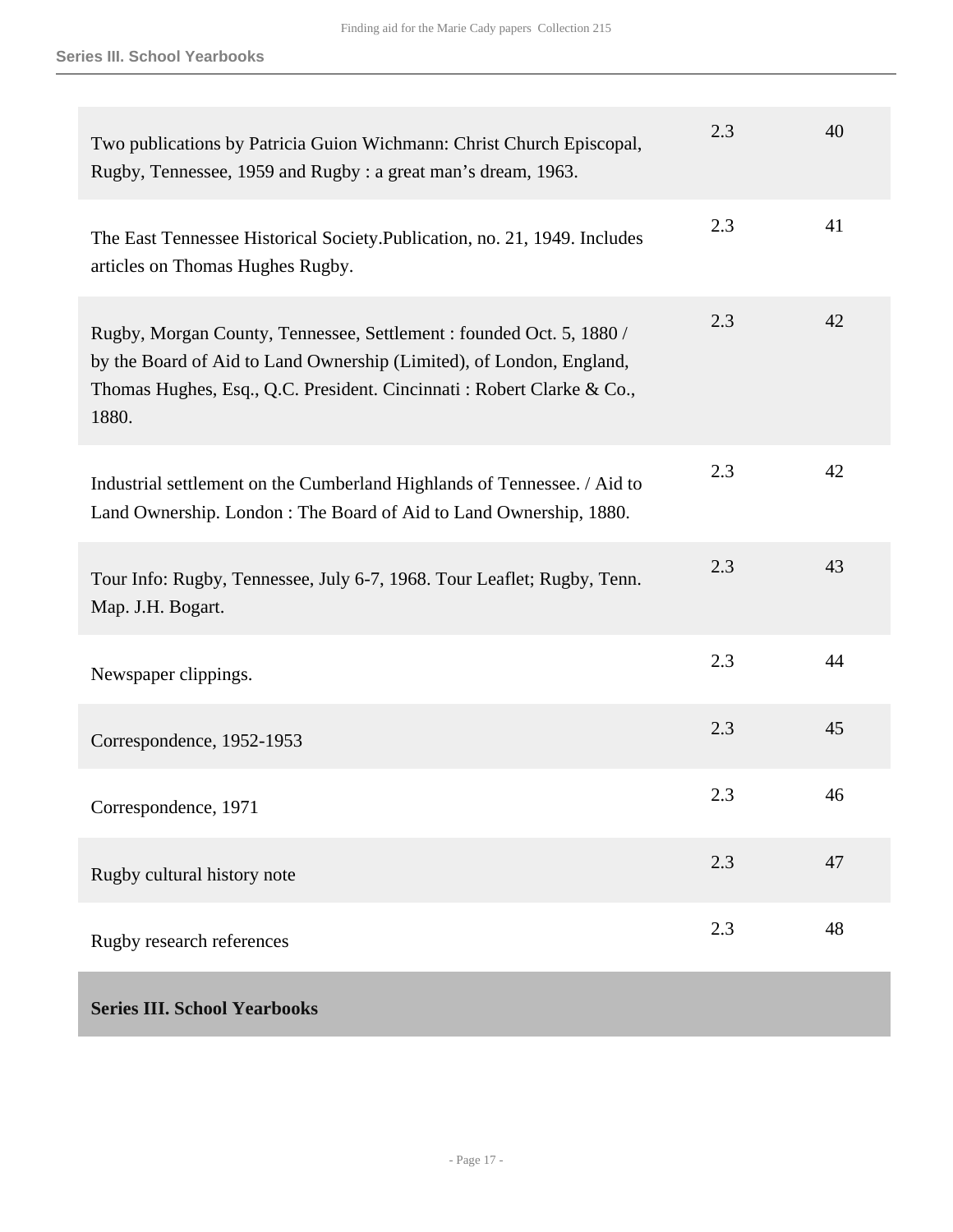#### **Scope and Contents note**

Marie's from high school, and college in Missouri and Oklahoma.

Central High school Annual, Oklahoma City, Oklahoma. 4 vols. From 1919-1922. Marie Jay as a graduate on pg. 18, 1922.

The Stephensophia, 1924. Stephens College, Columbia, Mo. Marie on pg. 35,53 and other. She is known in records of this period of Jean Marie Jay.

The Sooner of Progress, Univ. of Oklahoma. 2 vols. 1925 and 1926.

#### **Oklahoma City High School**

|                                                        | <b>Box</b> |
|--------------------------------------------------------|------------|
| 1919                                                   | 2.5        |
| 1920                                                   | 2.5        |
| 1921                                                   | 2.5        |
| 1922                                                   | 2.5        |
|                                                        | <b>Box</b> |
| Stephens College Yearbook: Stephensophia 1924          | 2.5        |
| University of Oklahoma Yearbook: The some of Progress. |            |

 $1925$  2.5

**Box**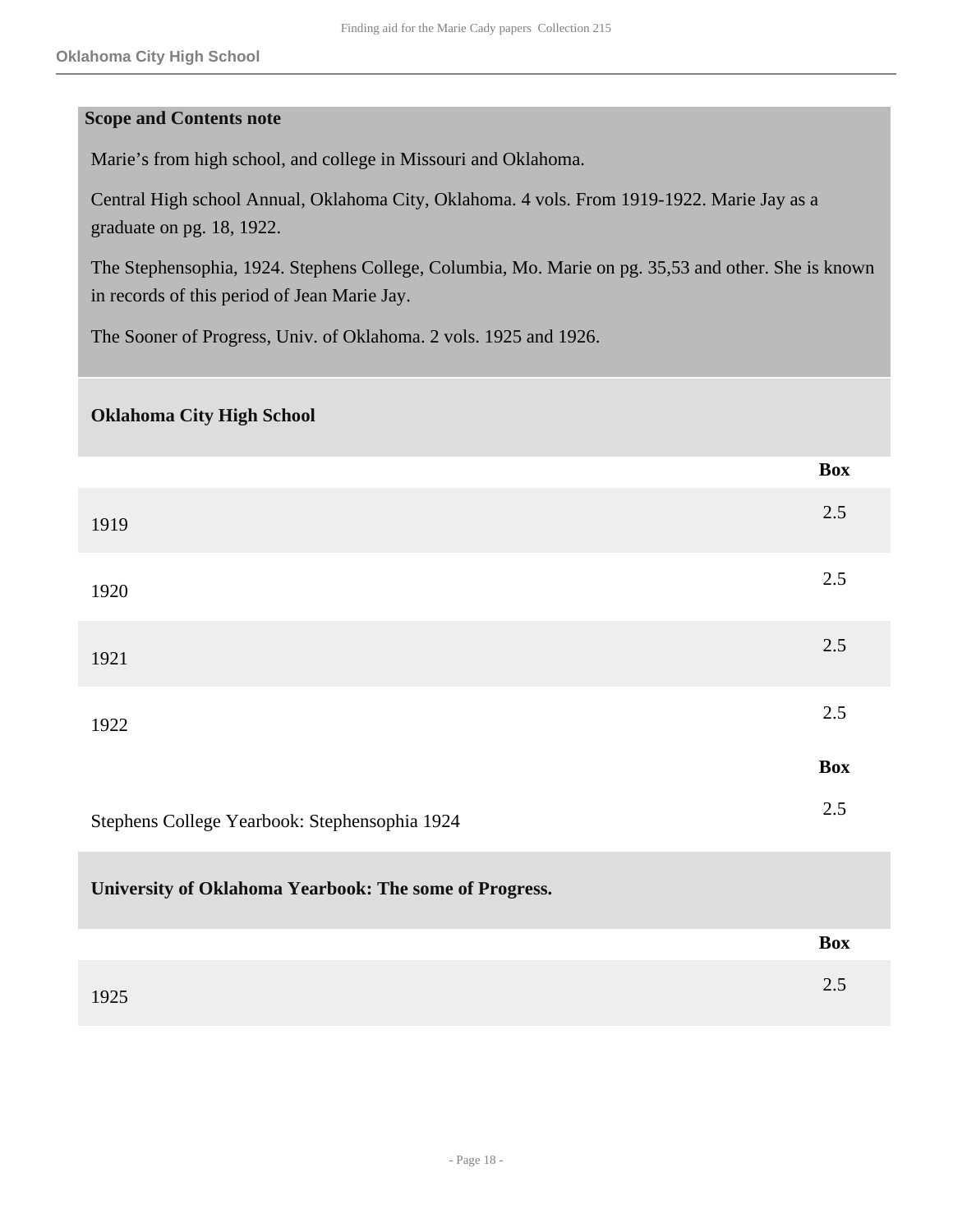<span id="page-18-1"></span><span id="page-18-0"></span>

| 1926                                                                                                                                                                                                       | 5          |
|------------------------------------------------------------------------------------------------------------------------------------------------------------------------------------------------------------|------------|
|                                                                                                                                                                                                            | <b>Box</b> |
| Phi Theta Kappa. Constitution. [Found in Stephen's College Yearbook]                                                                                                                                       | 6          |
| <b>Series IV. Diaries</b>                                                                                                                                                                                  |            |
| <b>Scope and Contents note</b>                                                                                                                                                                             |            |
| Included are Carleton's diaries 1941-1942, 1944-1956. He appears to have written an entry daily. A 1943<br>diary is the only representation of this form from Marie.                                       |            |
|                                                                                                                                                                                                            | <b>Box</b> |
| Carleton's diaries, 1941-1956 [1944 housed in archival folder]                                                                                                                                             | 3          |
| <b>Scope and Contents note</b>                                                                                                                                                                             |            |
| Diaries might also be housed in boxes 3.5 and 5.                                                                                                                                                           |            |
| Marie's 1943 diary.                                                                                                                                                                                        | 3          |
| <b>Series V. Scrapbooks.</b>                                                                                                                                                                               |            |
| <b>Scope and Contents note</b>                                                                                                                                                                             |            |
| There are five scrapbooks in the collection. Two of them contain "As It Looks To Me" and "Be<br>Yourself," columns that Marie wrote for the Capitol News in Lansing.                                       |            |
| Another contains information on Rugby, Tennessee. Evidentially, Marie once planned to write a novel<br>about the town, but never finished it. The scrapbook contains pieces she evidently intended to use. |            |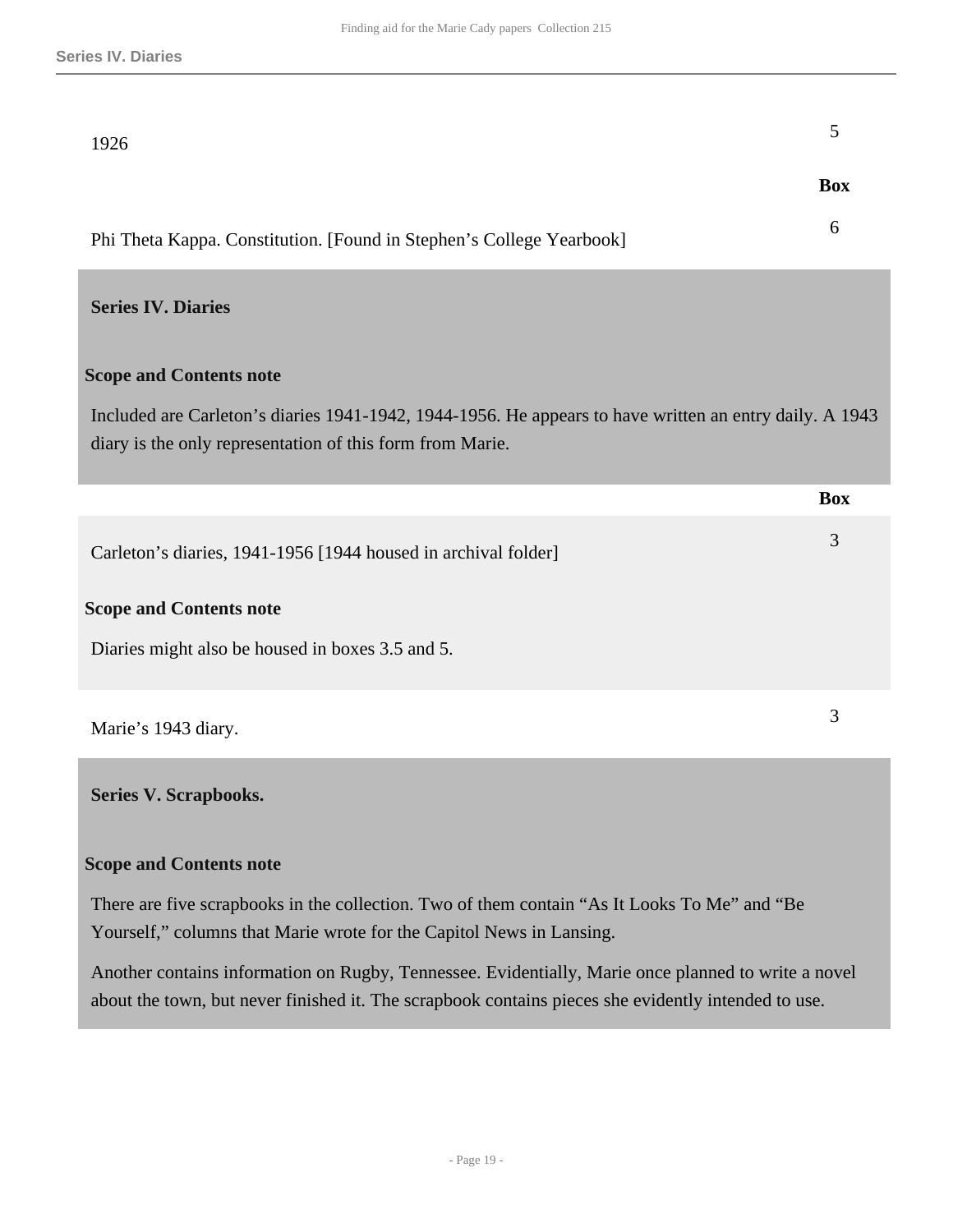<span id="page-19-0"></span>**Scope and Contents note**

The fourth book contains news clippings mentioning Carleton during his time at the Grand Rapids Herald.

The last scrapbook is a large black leather book, over-filled with all sorts of items, representing some seventy years. This book contains mostly letters from high school friends to Marie, but there are also photos and numerous other objects.

|                                                                      | <b>Box</b> | Folder |
|----------------------------------------------------------------------|------------|--------|
| Scrapbook 1 - As it Looks to Me. Capitol News, Lansing.              | 3          | 16     |
| Scrapbook 2 – As it Looks to Me. Be Yourself. Capitol News, Lansing. | 3          | 18     |
| Scrapbook 3 – Carleton Cady. Grand Rapids Herald newsclippings.      | 3          | 19     |
| Scrapbook 4 – Marie's Scrapbook                                      | 3          | 20     |
| Scrapbook 5 – Rugby, Tenn.                                           | 3          | 21     |
| Travel like Elephant story log                                       | 3          | 22     |
| "Composition" notebooks, logs and notes                              | 3          | 23.242 |
| Small spiral notebook log                                            | 3          | 25     |
| <b>Series VI. Military Records.</b>                                  |            |        |
|                                                                      |            |        |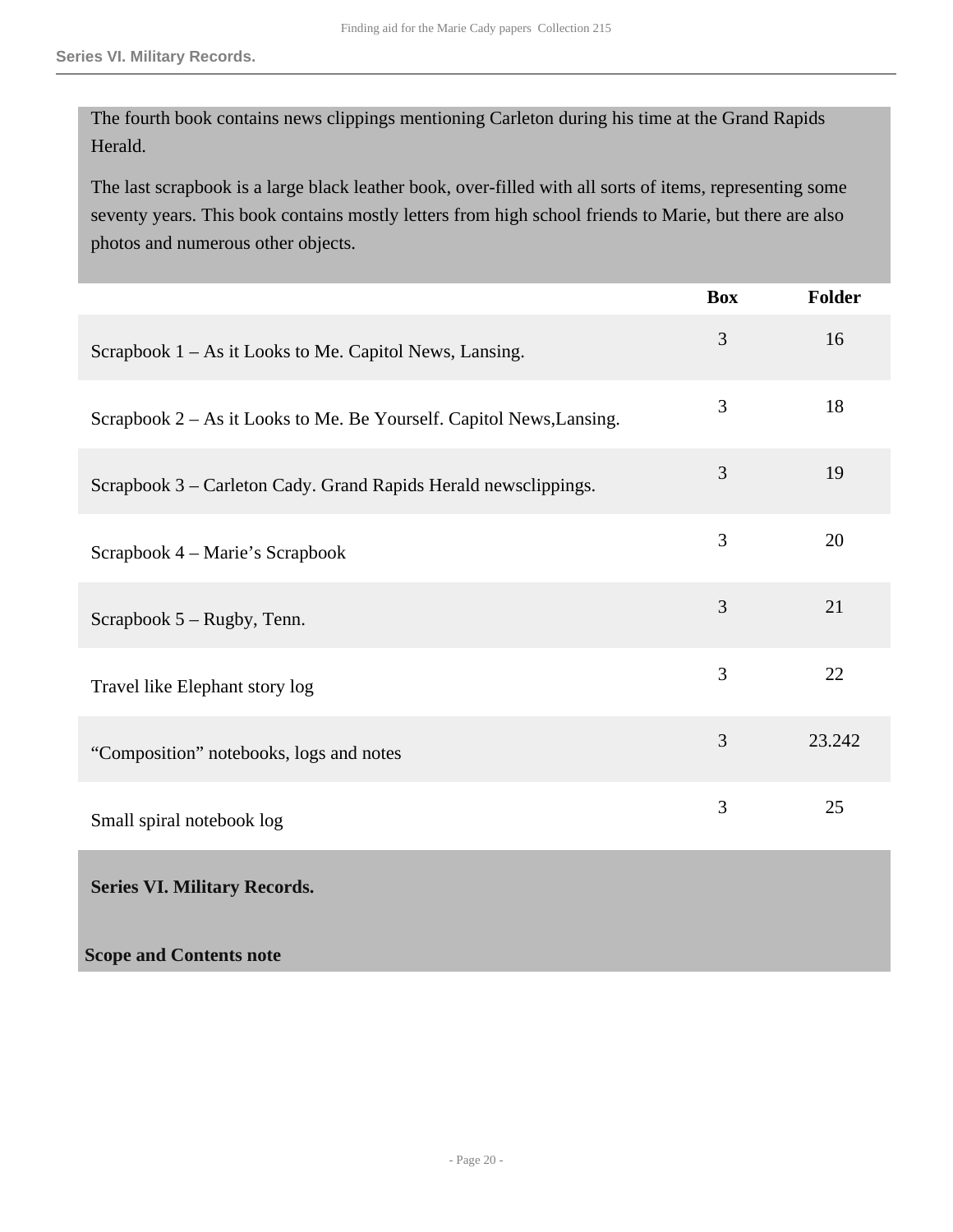Includes correspondence, forms, newspaper clippings, and other written documentation. There is also a small leather box containing military pins and medals.

**Box**

**Box** 4

**Box** 4

| Military medals. [In a small archival box] |  |
|--------------------------------------------|--|

**Subseries A. Henry C. Cady.** 

#### **Scope and Contents note**

Folders are arranged in alphabetical order by topic.

The content includes representative documents from the whole of Marie and Carleton's military careers. Carleton's records are primarily under the name of Henry C. Cady. They include his honorable discharge from WWI as a private, and his reserve status prior to WWII. Documents from his stationing at Bradley Field, Connecticut, Mitchell Field, New York and Selfridge Field, Michigan cover the WWII period. His last will and testament of Sept. 1943, is included with the Bradley Field documents. His various promotions up through that of Major in 1944 during WWII, and later Lt. Col., the Reserve, after WWII, as well as his Honorable Discharge, are included.

**Subseries B. Marie J. Cady** 

#### **Scope and Contents note**

For Marie, documents represent her CAP (Civil Air Patrol) work in Michigan in 1942, joining the WACs, training in Des Moines, her stationing at Mitchell and Selfridge Fields, her appointments to office, and her Honorable Discharge. Also included are a transcript of a D-Day Bulletin, essays on the WAC experience and other essays by Marie, articles on WACs by others, the Mitchell Beacon newspaper of Aug. 18, 1945 announcing Japan's surrender, 3 issues of the Selfridge Field News from 1945, and ration books. One folder, called Far Eastern Civil Affairs Training Application" includes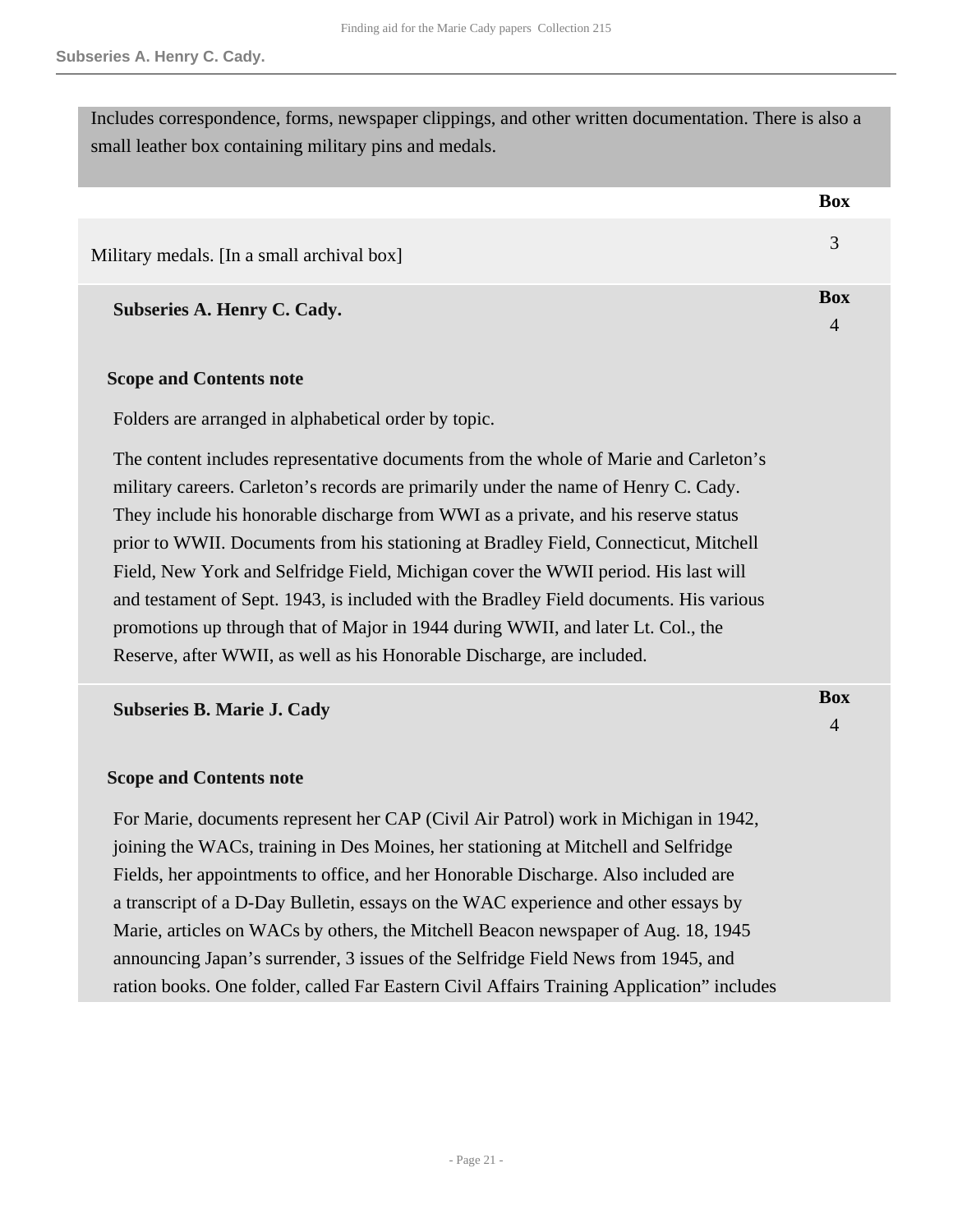additional biographical data. Also included is a book, "The Officers Guide", given to Marie by Carleton Christmas 1942.

### <span id="page-21-0"></span>**Series VII. Documentation of Marie's Writing and PoliticalWork**

**Subseries A. Marie's 1938-1942 and Postwar 1944 Work.** 

#### **Scope and Contents note**

General files about Marie's pre and post war PR work, Republican political work, and volunteer work.

|                                                                                | <b>Box</b>     | Folder         |
|--------------------------------------------------------------------------------|----------------|----------------|
| "American Woman" Recognition - News                                            | $\overline{4}$ | $\mathbf{1}$   |
| Appointments, Activities in Business Women's clubs – News                      | $\overline{4}$ | $\overline{2}$ |
| Appointments, Activities in GOP clubs – News                                   | $\overline{4}$ | 3              |
| Appointment to Independent clubs of America NationalCommittee -<br><b>News</b> | $\overline{4}$ | $\overline{4}$ |
| Appointment to PR Director of Community Chest – News                           | $\overline{4}$ | 5              |
| Appointment to Republican Women's club presidency – News                       | $\overline{4}$ | 6              |
| Biography of William J. Dyess                                                  | $\overline{4}$ | $\overline{7}$ |
| Club activities $-$ News                                                       | $\overline{4}$ | 8              |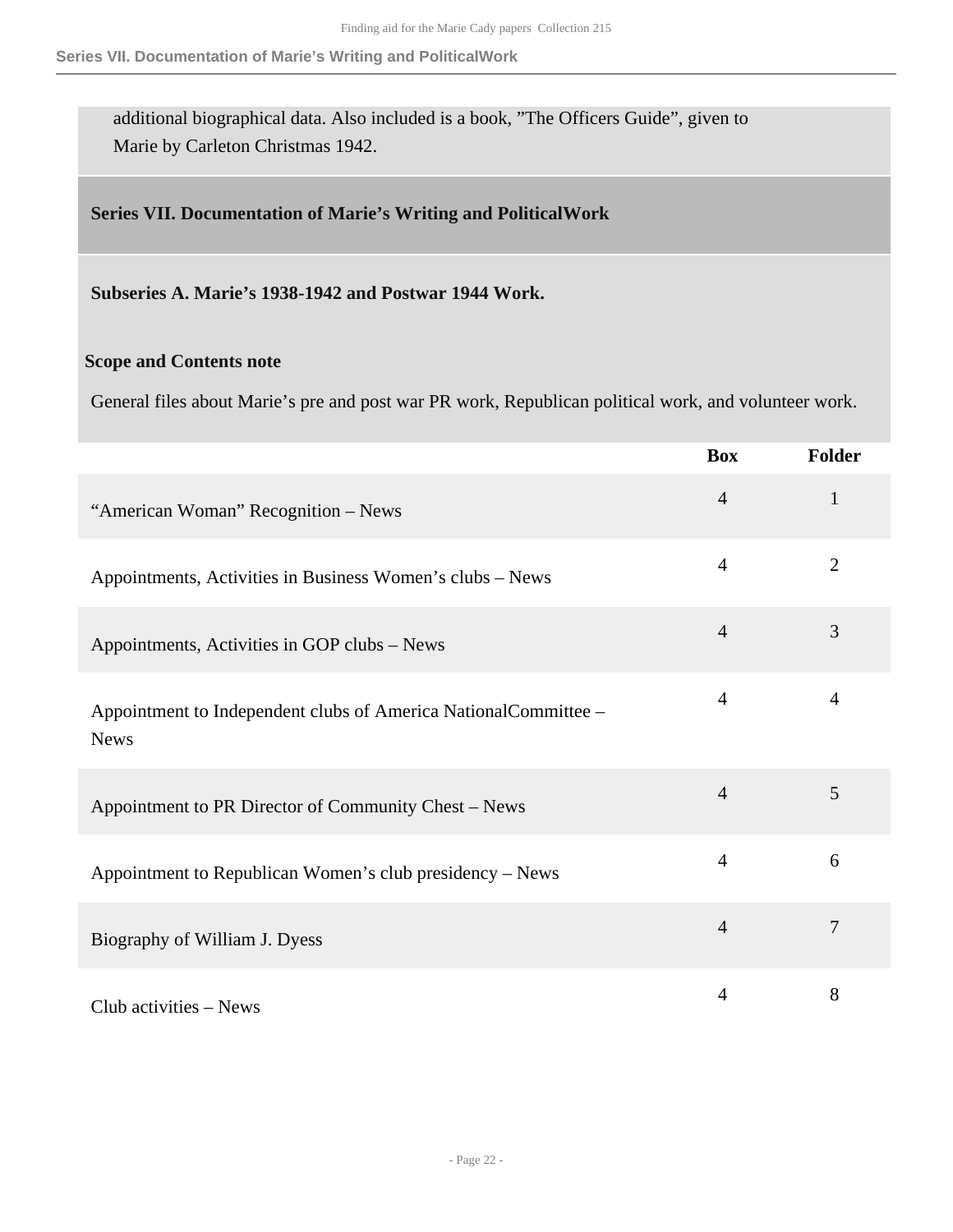#### **Subseries A. Marie's 1938-1942 and Postwar 1944 Work.**

| Criticism of Volunteer project                              | $\overline{4}$ | 9  |
|-------------------------------------------------------------|----------------|----|
| Early news article by Marie                                 | $\overline{4}$ | 10 |
| Establishment of Advertising Agency - News                  | $\overline{4}$ | 11 |
| French Pilots Training at Selfridge Field                   | $\overline{4}$ | 12 |
| Generation Gap Article 1965                                 | $\overline{4}$ | 13 |
| Grand Rapids Banking Convention 1939 Article                | $\overline{4}$ | 14 |
| "The Human Side of Government" Pamphlet                     | $\overline{4}$ | 15 |
| Oklahoma State Excellence Award                             | $\overline{4}$ | 16 |
| <b>Rambling Reporter Contributions</b>                      | $\overline{4}$ | 17 |
| <b>Red Cross Participation</b>                              | $\overline{4}$ | 18 |
| Republican Women's Speeches - News                          | $\overline{4}$ | 19 |
| Social Activities - News                                    | $\overline{4}$ | 20 |
| <b>Teenage Nutrition Article</b>                            | $\overline{4}$ | 21 |
| Tom Walsh biographical Notes and History of American Legion | $\overline{4}$ | 22 |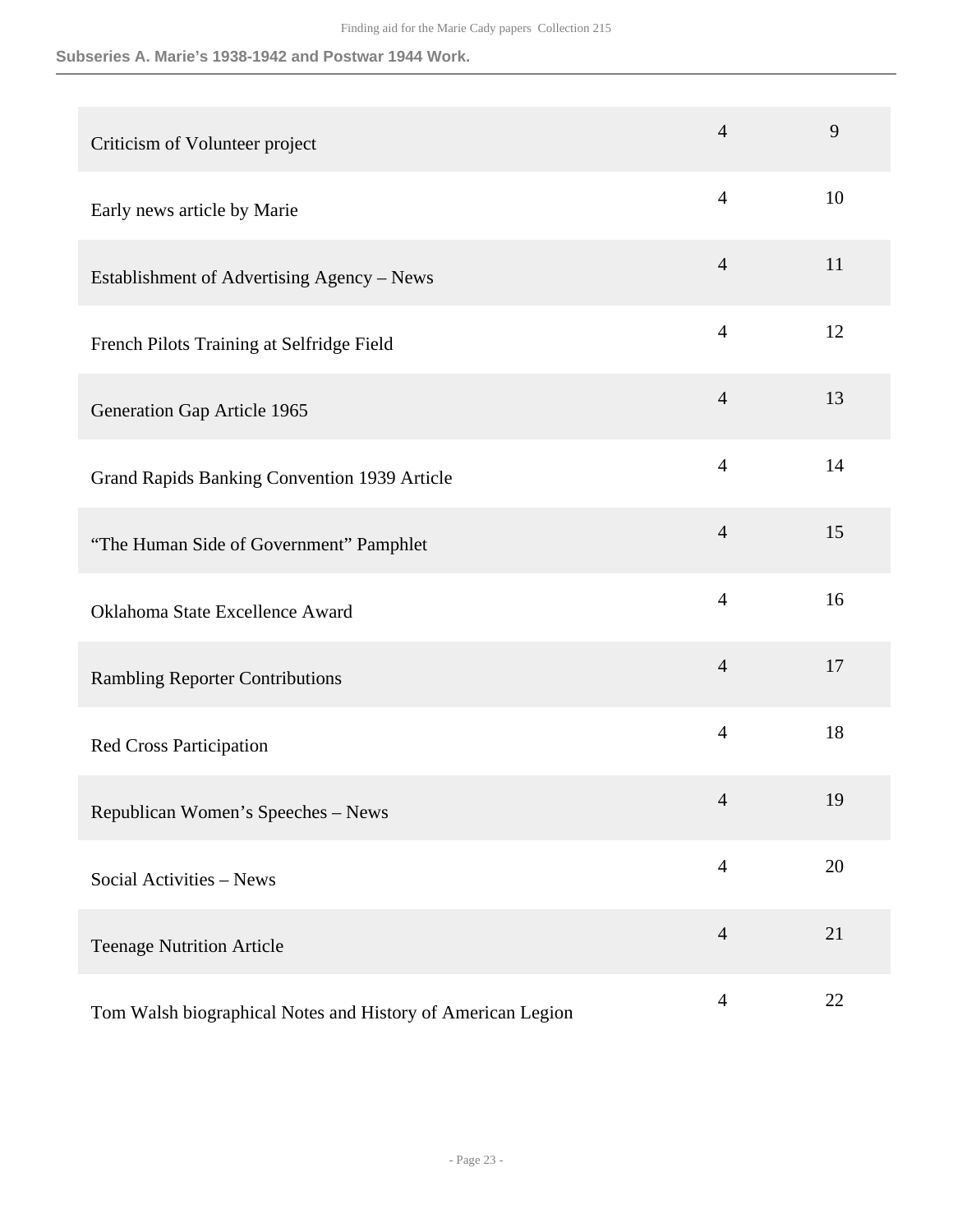| Tom Walsh biography                              | 4 | 23 |
|--------------------------------------------------|---|----|
| Tom Walsh biographical news article/notes        | 4 | 24 |
| Tom Walsh, News clippings - Veterans activities. | 4 | 25 |
| "Toot's Bar" article in Paris                    | 4 | 26 |

## **Subseries B. Dudly-Anderson-Yutzy.**

#### **Scope and Contents note**

Files from Marie's work as Michigan field representative for the New York national PR firm of D-A-K. Dudly-Anderson-Yutzy.

|                                                         | <b>Box</b>     | <b>Folder</b>                |
|---------------------------------------------------------|----------------|------------------------------|
| Corn Starch Article                                     | $\overline{4}$ | 27                           |
| Cornstarch Correspondence from D-A-Y suggesting Article | $\overline{4}$ | 27                           |
| Cornstarch Correspondence from Gerald Ford              | $\overline{4}$ | 27                           |
| <b>Subseries C. World Affairs Council</b>               |                | <b>Box</b><br>$\overline{4}$ |

### **Scope and Contents note**

Marie's files from her 15 year volunteer position as Director of the Western Michigan section of the World Affairs Council.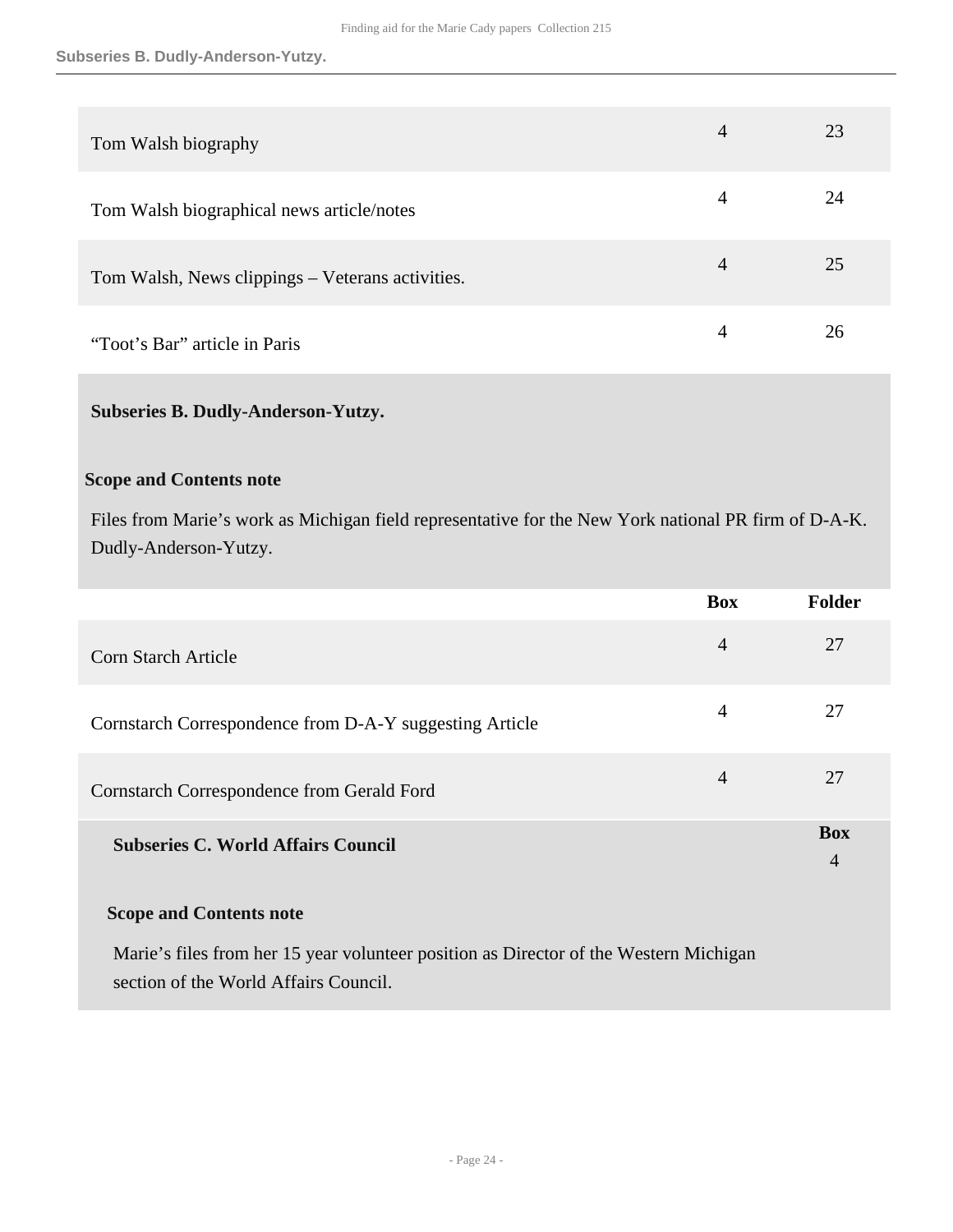# <span id="page-24-0"></span>**Series VIII. Photographs**

#### **Scope and Contents note**

The collection contains personal, military, and work photos from both of the Cadys. They are mostly unidentified. The photos are arranged alphabetically by general folder description, with Carleton's first and Marie's following.

#### **Carleton's photos**

|                                                                                             | <b>Box</b> | <b>Folder</b>  |
|---------------------------------------------------------------------------------------------|------------|----------------|
| Carleton photos (23)                                                                        | 5          | $\mathbf{1}$   |
| Boy Scouts $(2 + photo$ postcard)                                                           | 5          | $\overline{2}$ |
| Cady family (18) Including Menzo Cady, Jr., Carleton Cady                                   | 5          | 3              |
| Carleton childhood photos $(16 + 12 = 28)$                                                  | 5          | $\overline{4}$ |
| Class photos $(2)$                                                                          | 5          | 5              |
| Carleton Military era (22)                                                                  | 5          | 6              |
| Carleton and several other men seated at a table in office, perhaps Grand<br>Rapids Herald. | 5          | $\overline{7}$ |
| Carleton and unidentified man. Chamber of Commerce cruise?                                  | 5          | 8              |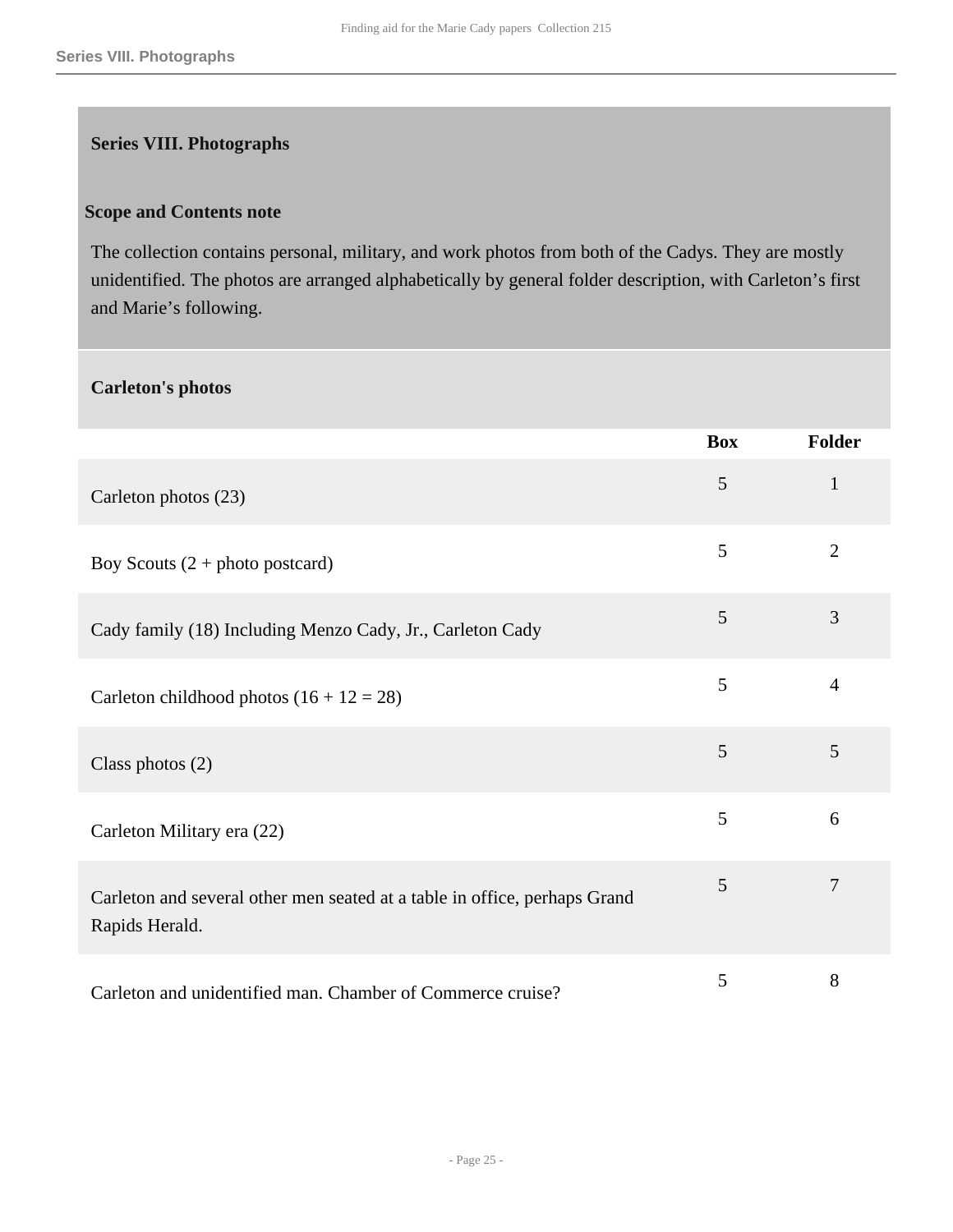| Horseback riding (2), Angle Trail, Grand Canyon    | 5              | 9      |
|----------------------------------------------------|----------------|--------|
| <b>Marie's photos</b>                              |                |        |
|                                                    | <b>Box</b>     | Folder |
| Marie. Portrait photos, various ages (8)           | 5              | 10     |
| Marie as adolescent or young women, snapshots (13) | $\mathfrak{S}$ | 11     |
| Marie. Early childhood (16)                        | 5              | 12     |
| Marie and Doris (4)                                | 5              | 13     |
| Doris $(5)$                                        | 5              | 14     |
| Childhood homes, people (3)                        | 5              | 15     |
| Friends and family (10)                            | $\mathfrak{S}$ | 16     |
| Jay Family, parents $(14 + 1$ tintype)             | 5              | 17     |
| Jay Family, various groups (7)                     | 5              | 18     |
| Jay Family, recreation (11)                        | 5              | 19     |
| Jay Grocery (5)                                    | $\mathfrak{S}$ | 20     |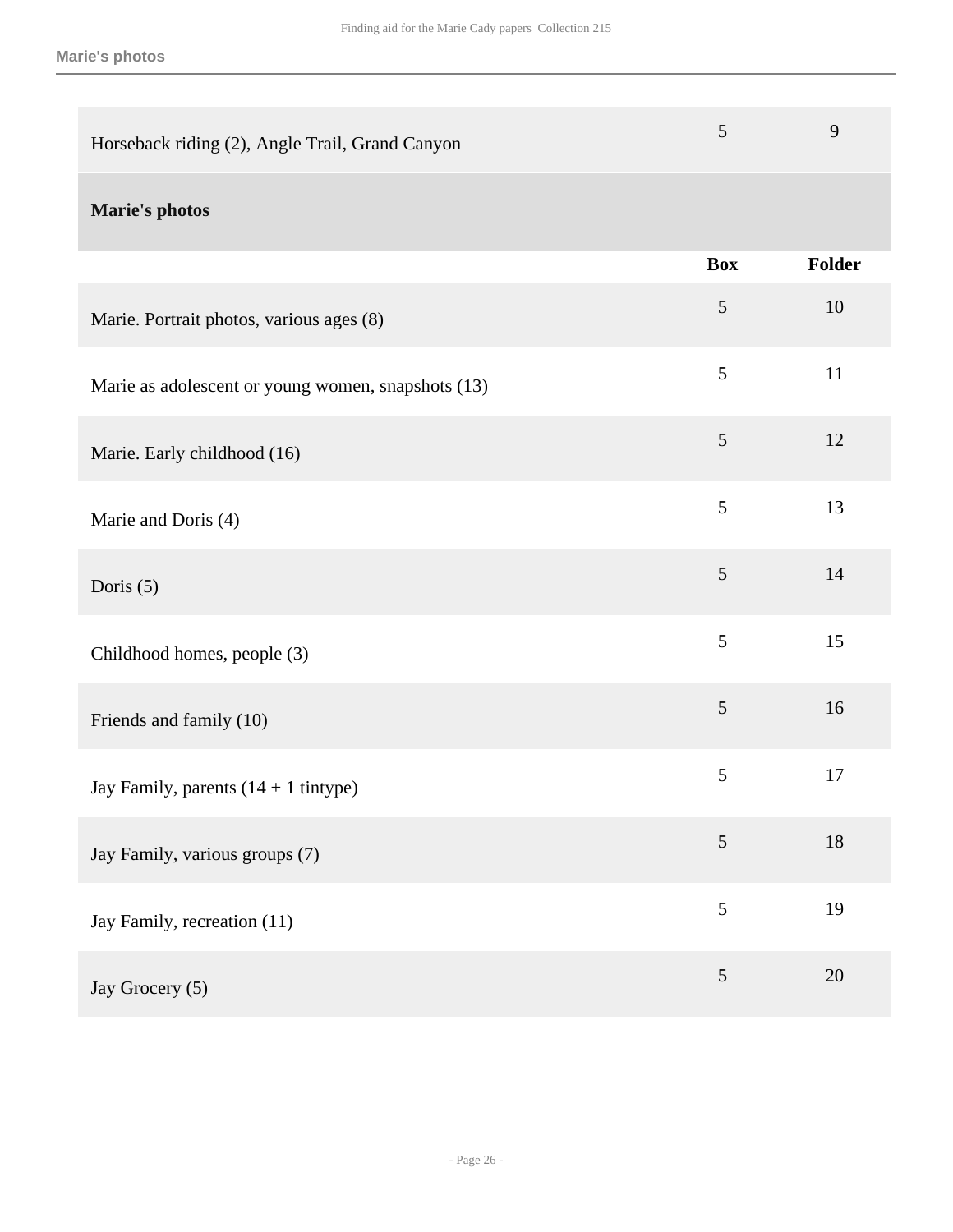| First Baptist Church, Hobart, Oklahoma (1)          | 5              | 21 |
|-----------------------------------------------------|----------------|----|
| Class photos (2 photo postcards)                    | 5              | 22 |
| High School era Portrait photos (6)                 | 5              | 23 |
| Maria with High School friends (10)                 | 5              | 24 |
| High School Band                                    | 5              | 25 |
| Loose from Marie's scrapbook/album $(30 + 3$ negs.) | 5              | 26 |
| Building, found in Stephen's college yearbook (1)   | 5              | 27 |
| Modeling (4)                                        | 5              | 28 |
| Marie snapshots, 1928-1971                          | 5              | 29 |
| Women's groups, ca. 1930's (2)                      | $\mathfrak{S}$ | 30 |
| Wild Rose boat(2)                                   | $\mathfrak s$  | 31 |
| Gene Boylan, etc. (                                 | 5              | 32 |
| Marie and Carleton in Muskegan Snow Storm (6)       | 5              | 33 |
| Carleton $(5+1=6)$                                  | 5              | 34 |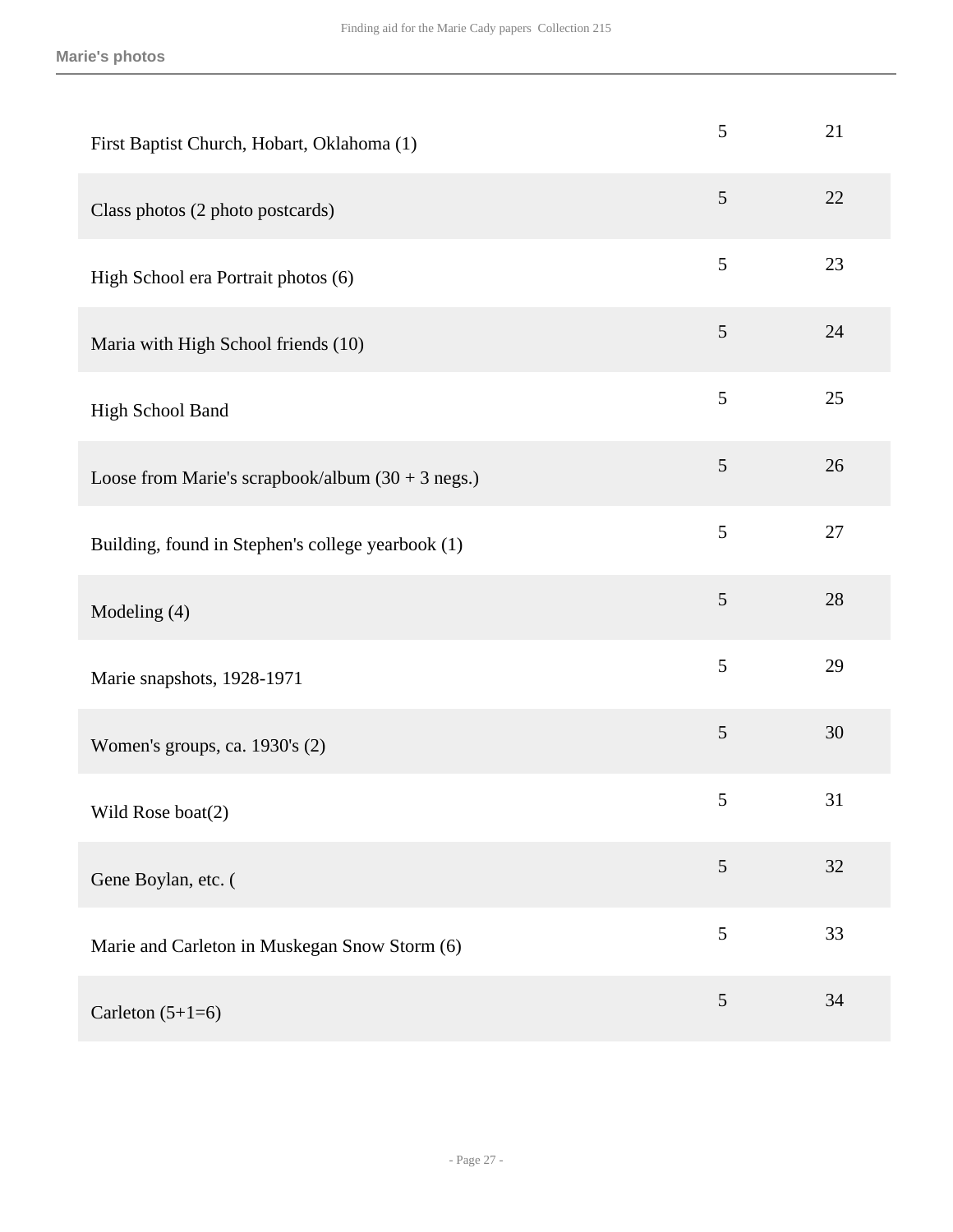# **People. Portrait photos**

| Mature Marie (3)                                                       | 35 |
|------------------------------------------------------------------------|----|
| Mature Marie with family and friends (6 including rosy or fadingcolor) | 36 |
| Marie relaxing at home, young and old $(9 + 2 \text{ color} = 11)$     | 37 |
| People. Unidentified. Various dates. (26)                              | 38 |

Some probably Marie, most early

|                                           | <b>Box</b>     | Folder |
|-------------------------------------------|----------------|--------|
| R.M.S. Andania (10)                       | 5              | 39     |
| International Women's Week, 1938 (4)      | $\mathfrak{S}$ | 40     |
| Community Involvement? (3)                | 5              | 41     |
| Rugby, Tennessee $(5 + 9 = 14)$           | 5              | 42     |
| Wilkie Club, Wendall Willkie Campaign (2) | 5              | 43     |
| Marie from World Trade Council period (2) | 5              | 44     |
| <b>People. Portrait photos</b>            |                |        |
| <b>NBC News staff</b>                     |                |        |
|                                           | <b>Box</b>     | Folder |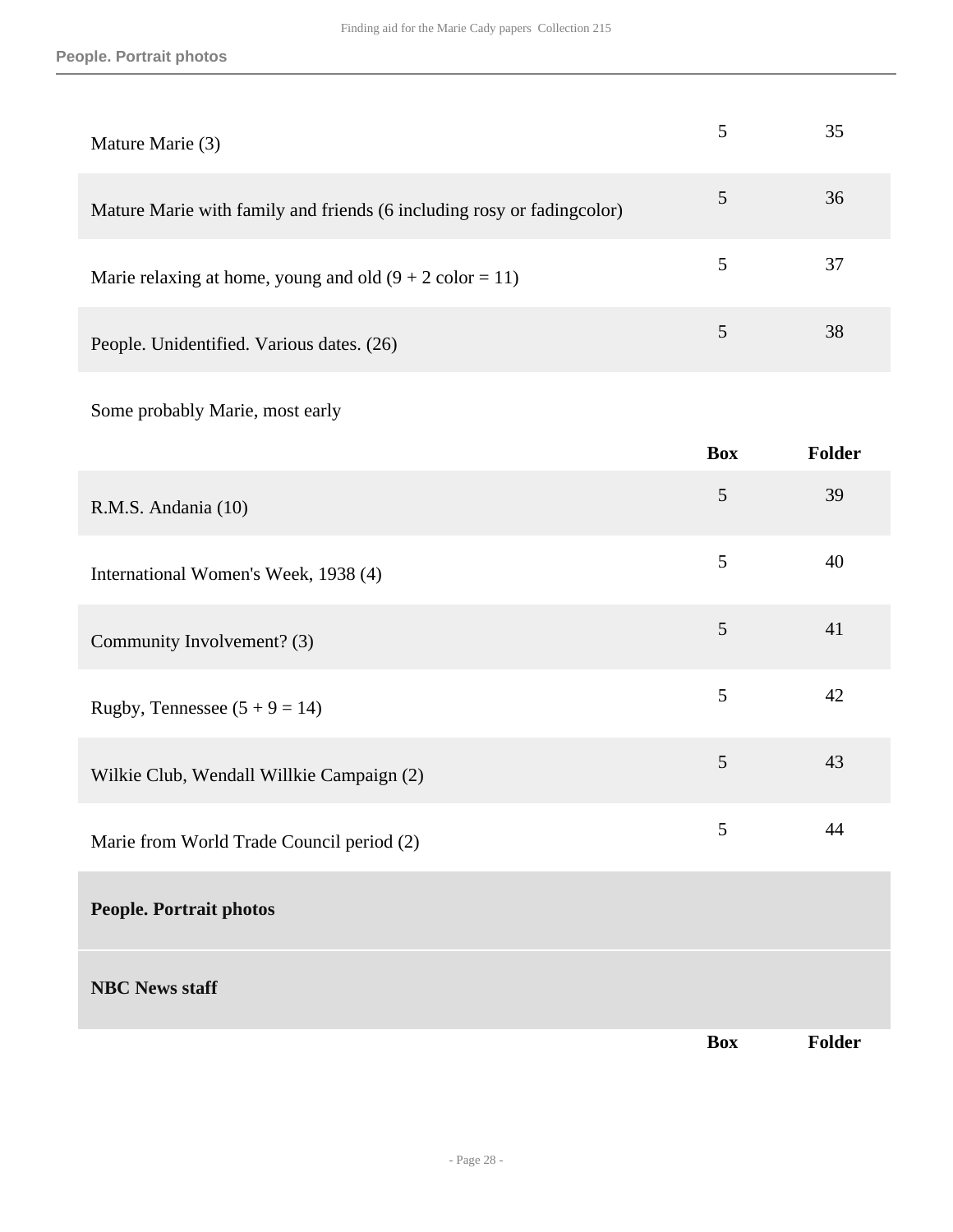| David Barrington        | 5              | 45     |
|-------------------------|----------------|--------|
| John Dancy              | 5              | 46     |
| <b>Bob Jamieson</b>     | 5              | 47     |
| Catherine Mackin        | 5              | 48     |
| <b>Bill Monroe</b>      | 5              | 49     |
| Richard Valeriani       | 5              | 50     |
| Other people.           |                |        |
|                         |                |        |
|                         | <b>Box</b>     | Folder |
| Randolph Churchill      | 5              | 50.5   |
| <b>Theodore Roberts</b> | 5              | 51     |
| Henry J. Stimson        | $\mathfrak{S}$ | 52     |
| Thomas D. Yutzy         | 5              | 53     |
| <b>Military</b>         |                |        |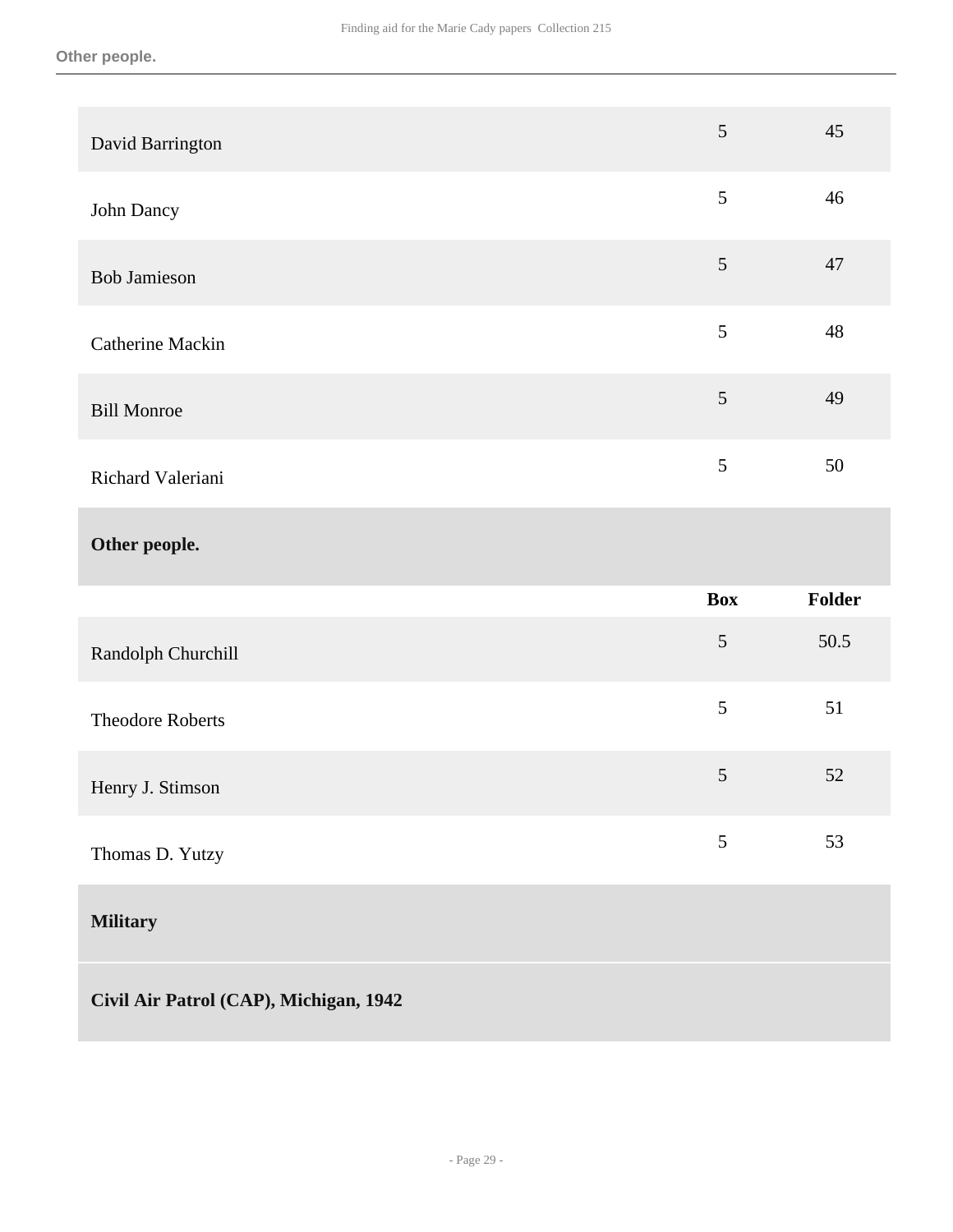|                                                                    | <b>Box</b>     | Folder        |
|--------------------------------------------------------------------|----------------|---------------|
| Civil Air Patrol, airfield (2)                                     | $\overline{5}$ | 54            |
| Civil Air Patrol, various snapshots, including some with Marie(14) | $\mathfrak{S}$ | 55            |
| Civil Air Patrol, identified or portrait photos of men (3)         | $\overline{5}$ | 56            |
| Civil Air Patrol, planning. (2), including Marie in uniform        | 5              | 57            |
| Civil Air Patrol, Mississippi                                      | $\overline{5}$ | 58            |
| <b>Mitchell Field</b>                                              |                |               |
|                                                                    | <b>Box</b>     | <b>Folder</b> |
| Officers $(1)$                                                     | $\mathfrak{S}$ | 62            |
| PR Staff and facilities(7)                                         | 5              | 63            |
| Charles De Gaulle visits Selfridge Field, August 1945 (5)          | $\overline{5}$ | 64            |
| Selfridge Field airmen (2)                                         | 5              | 65            |
| Selfridge Field Officers Quarters (3)                              | $\sqrt{5}$     | 66            |
| Selfridge Field PR staff (3)                                       | 5              | 67            |
| Marie in uniform (10)                                              | $\mathfrak{S}$ | 68            |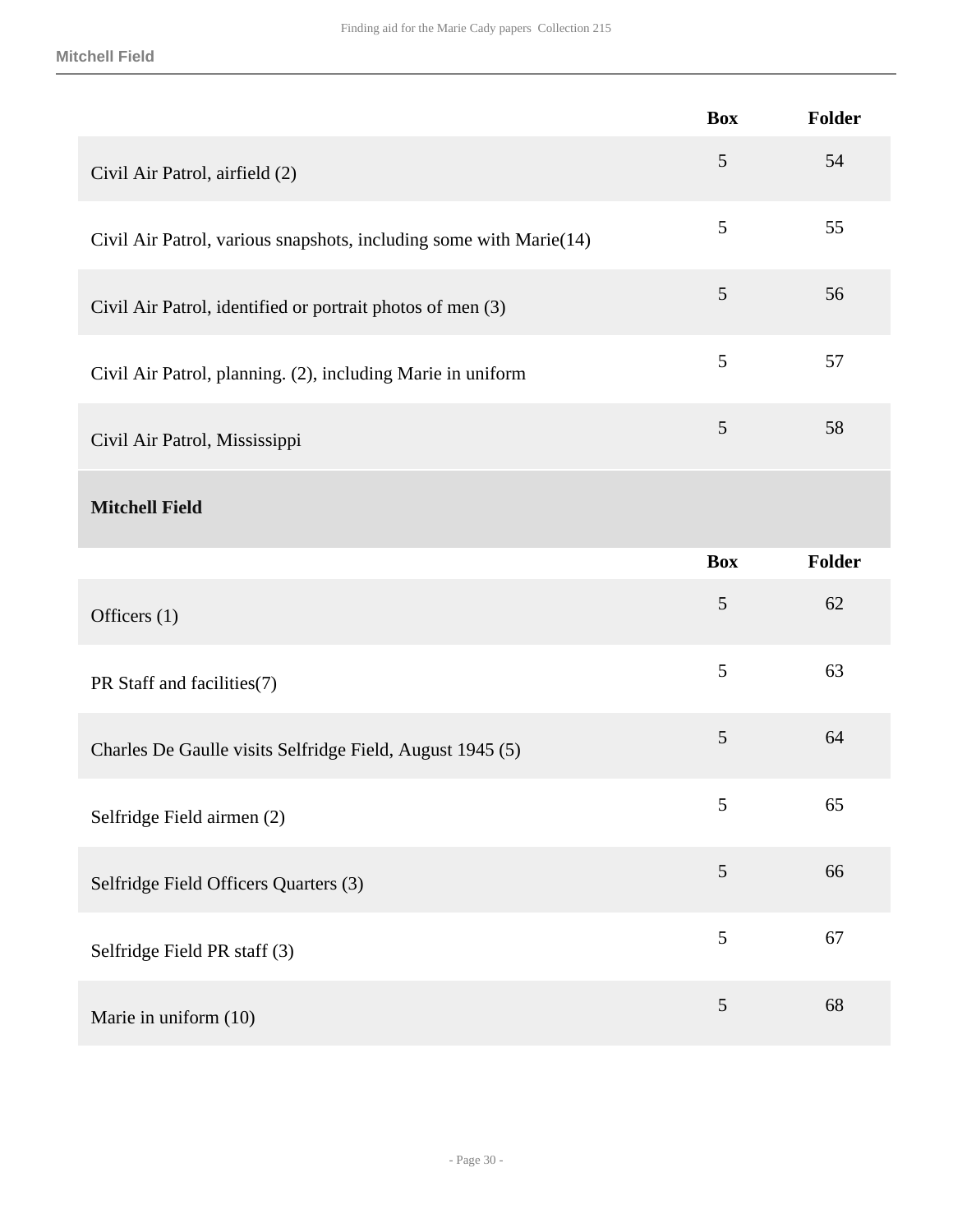| Marie. Military portrait photos (8) | $\mathfrak{S}$ | 69     |
|-------------------------------------|----------------|--------|
| Military wedding (1)                | 5              | 70     |
| Military service, friends (10)      | 5              | 71     |
|                                     | <b>Box</b>     | Folder |
| WAC Training Center (2)             | $\mathfrak{S}$ | 59     |
| WAC Graduation celebration(4)       | 5              | 60     |
| <b>WACS</b> (13)                    | 5              | 61     |
| European Trip, 1965                 |                |        |
|                                     | <b>Box</b>     | Folder |
| Cathedral (2)                       | 5              | 72     |
| 1965 Elderly Couple at Stone House  | 5              | 73     |
| 1965 from ship                      | 5              | 74     |
| European landscapes (10)            | 5              | 75     |
| Minack Theater (10)                 | $\mathfrak s$  | 76     |
|                                     |                |        |